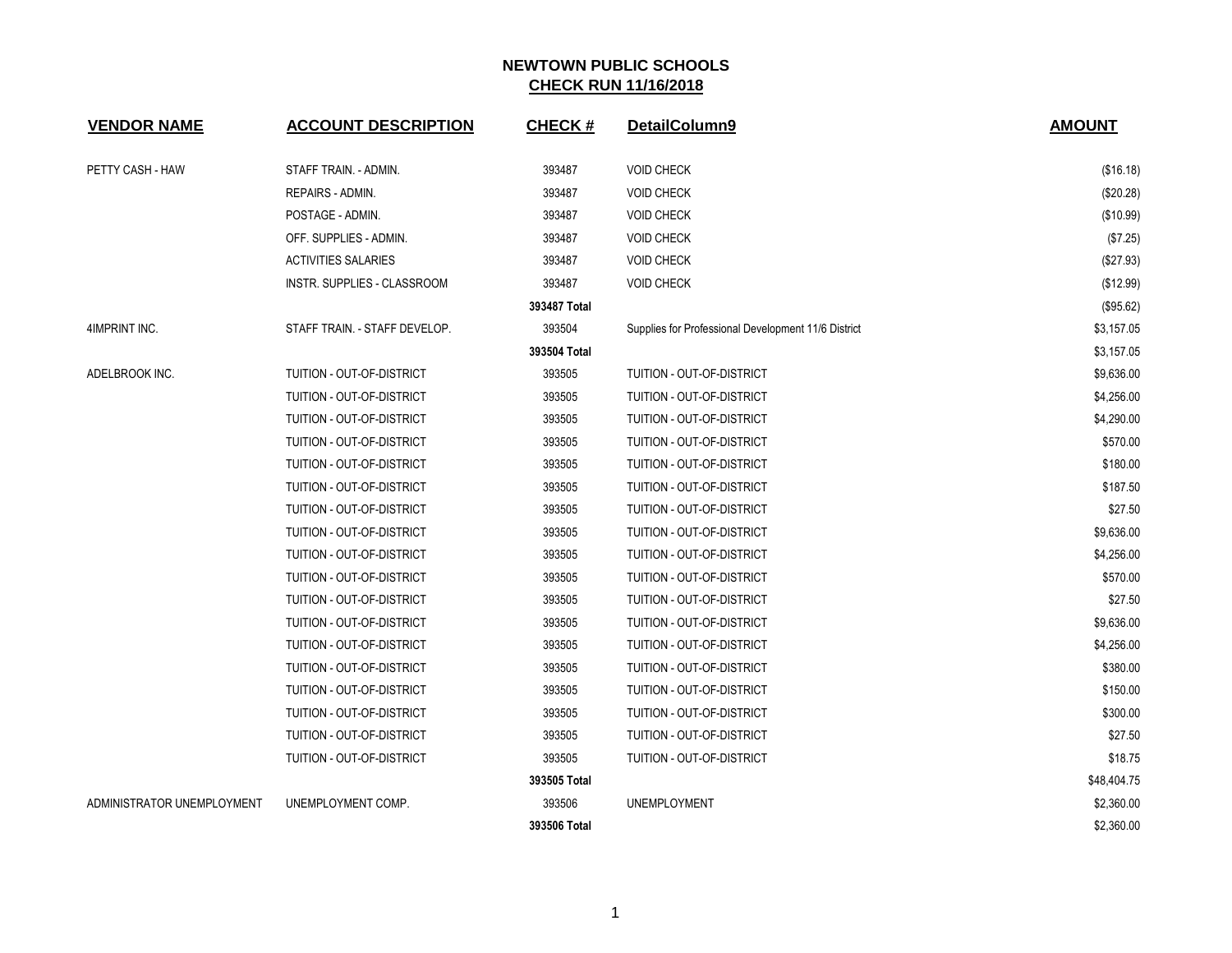| <b>VENDOR NAME</b>          | <b>ACCOUNT DESCRIPTION</b>      | <b>CHECK#</b> | DetailColumn9                                          | <b>AMOUNT</b> |
|-----------------------------|---------------------------------|---------------|--------------------------------------------------------|---------------|
| ADVANCED SECURITY TECHNOL   | <b>REPAIRS - SECURITY</b>       | 393507        | Camera Replacement                                     | \$150.00      |
|                             | <b>REPAIRS - SECURITY</b>       | 393507        | Camera Replacement                                     | \$145.00      |
|                             | <b>REPAIRS - SECURITY</b>       | 393507        | Camera Replacement                                     | \$1,979.50    |
|                             | <b>REPAIRS - SECURITY</b>       | 393507        | Trouble-shoot 10 surveillance cameras                  | \$150.00      |
|                             | <b>REPAIRS - SECURITY</b>       | 393507        | Trouble-shoot 10 surveillance cameras                  | \$403.75      |
|                             | <b>REPAIRS - SECURITY</b>       | 393507        | Replaced S-2 Access Badge Reader                       | \$276.00      |
|                             |                                 | 393507 Total  |                                                        | \$3,104.25    |
| ADVANTAGE FITNESS EQUIPMENT | <b>REPAIRS - P.E.</b>           | 393508        | MAINTENANCE CONTRACT                                   | \$125.00      |
|                             | <b>REPAIRS - SPORTS</b>         | 393508        | MAINTENANCE CONTRACT                                   | \$125.00      |
|                             |                                 | 393508 Total  |                                                        | \$250.00      |
| ALARMS BY PRECISION         | <b>EMERGENCY REPAIRS - H.</b>   | 393509        | LOCK / ALARM EMERG REPAIRS - HAWL                      | \$150.00      |
|                             | <b>EMERGENCY REPAIRS - H.</b>   | 393509        | LOCK / ALARM EMERG REPAIRS - HAWL                      | \$240.00      |
|                             | <b>EMERGENCY REPAIRS - S.H.</b> | 393509        | LOCK / ALARM EMERG REPAIRS - SH                        | \$300.00      |
|                             | <b>EMERGENCY REPAIRS - M.G.</b> | 393509        | LOCK / ALARM EMERG REPAIRS - MG                        | \$25.00       |
|                             | <b>EMERGENCY REPAIRS - H.S.</b> | 393509        | LOCK / ALARM EMERG REPAIRS - NHS                       | \$150.00      |
|                             | <b>EMERGENCY REPAIRS - H.S.</b> | 393509        | LOCK / ALARM EMERG REPAIRS - NHS                       | \$275.00      |
|                             | <b>EMERGENCY REPAIRS - H.S.</b> | 393509        | LOCK / ALARM EMERG REPAIRS - NHS                       | \$150.00      |
|                             | <b>EMERGENCY REPAIRS - H.S.</b> | 393509        | LOCK / ALARM EMERG REPAIRS - NHS                       | \$262.50      |
|                             |                                 | 393509 Total  |                                                        | \$1,552.50    |
| ALL-STAR TRANSPORTATION L   | TRANS. - LOCAL SPECIAL ED       | 393510        | MIDDAY PREK S/H OCT 2018                               | \$4,944.00    |
|                             | TRANS. - LOCAL SPECIAL ED       | 393510        | MONITORS SPEC ED OCT 2018                              | \$13,503.30   |
|                             | TRANS. - LOCAL SPECIAL ED       | 393510        | <b>MONITOR PREK OCT 2018</b>                           | \$1,565.44    |
|                             | STUDENT TRAVEL - MUSIC          | 393510        | <b>TRANSPORTATION</b>                                  | \$875.50      |
|                             | STUDENT TRAVEL - SPORTS         | 393510        | travel to Cross Country, Basketball and Baseball games | \$391.40      |
|                             | STUDENT TRAVEL - CLASSROOM      | 393510        | <b>TAP FIELD TRIP</b>                                  | \$278.10      |
|                             | CONTRACTED SERV. - CLASSRM      | 393510        | Transportation for Project challenge to take PSAT.     | \$92.70       |
|                             |                                 | 393510 Total  |                                                        | \$21,650.44   |
| ALL-STAR TRANSPORTATION2    | TRANS. - LOCAL REG. ED          | 393511        | 31-77 P BUSES FOR IN TOWN TRANSPORTATION               | \$188,712.47  |
|                             | TRANS. - LOCAL REG. ED          | 393511        | 13-47 P BUSES FOR IN TOWN TRANSPORTATION               | \$43,553.70   |
|                             | TRANS. - LOCAL REG. ED          | 393511        | 2-TYPE II BUSES FOR IN TOWN TRANSPORTATION             | \$10,797.70   |
|                             | TRANS. - PRIVATE                | 393511        | PORTION OF ST. ROSE TRANSPORTATION                     | \$19,499.76   |
|                             | <b>TRANS. - PRIVATE</b>         | 393511        | PORTION OF FRAISER WOODS TRANSPORTATION                | \$5,165.45    |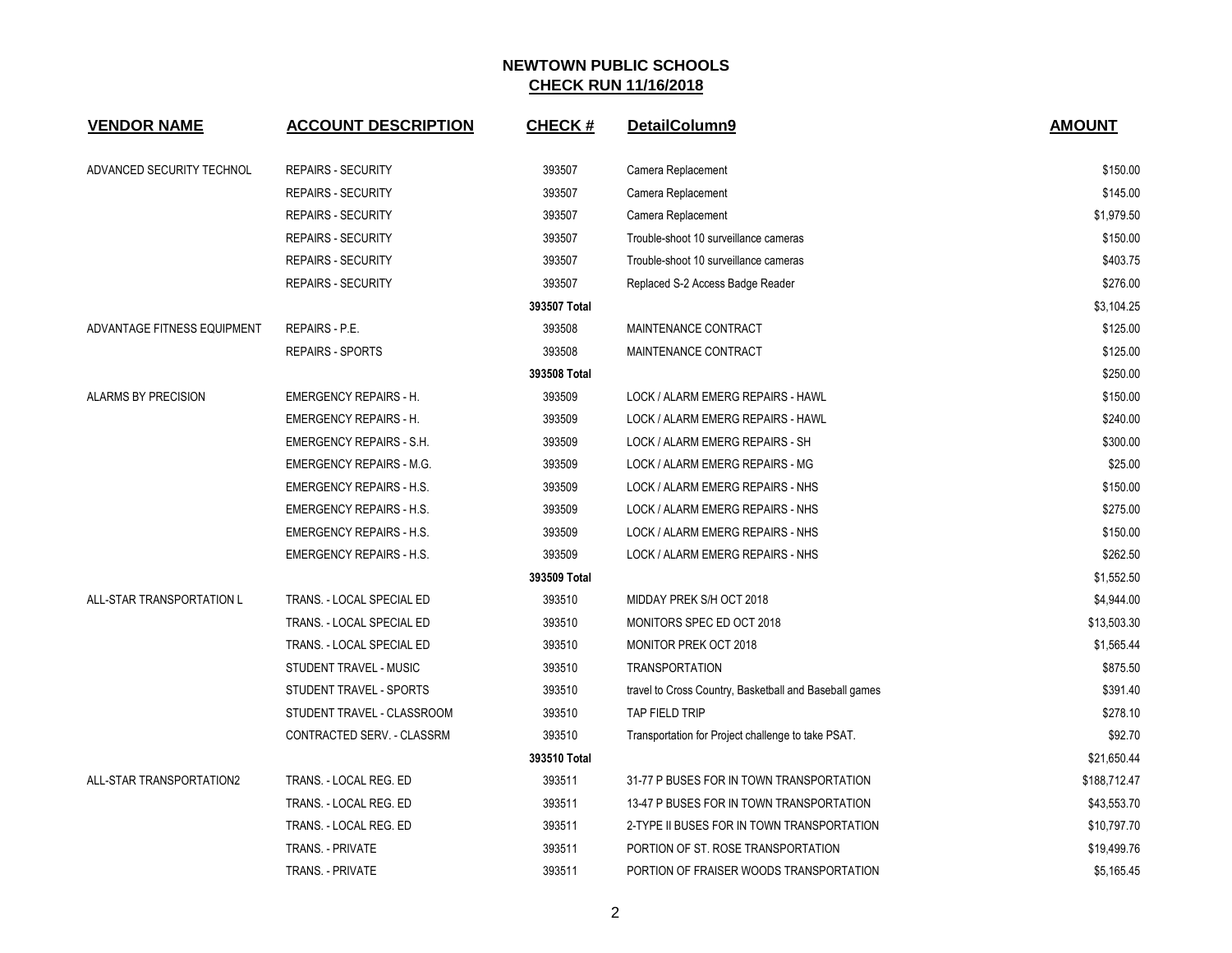| <b>VENDOR NAME</b>       | <b>ACCOUNT DESCRIPTION</b>         | <b>CHECK#</b> | DetailColumn9                                      | <b>AMOUNT</b> |
|--------------------------|------------------------------------|---------------|----------------------------------------------------|---------------|
| ALL-STAR TRANSPORTATION2 | <b>TRANS. - PRIVATE</b>            | 393511        | PORTION OF H.VALLEY TRANSPORTATION                 | \$5,013.53    |
|                          | TRANS. - MAGNET SCH.               | 393511        | PORTION OF DANBURY MAGNET SCHOOL TRANSPORTATION    | \$3,059.10    |
|                          | TRANS. - MAGNET SCH.               | 393511        | PORTION OF ECA TRANSPORTATION                      | \$4,375.44    |
|                          | TRANS. - MAGNET SCH.               | 393511        | PORTION OF RCA TRANSPORTATION                      | \$4,253.90    |
|                          | TRANS. - NONNEWAUG                 | 393511        | PORTION OF NONNEWAUG TRANSPORTATION                | \$4,008.25    |
|                          | TRANS. - VO/TECH.                  | 393511        | PORTION OF HATS TRANSPORTATION                     | \$5,499.69    |
|                          | TRANS. - LOCAL SPECIAL ED          | 393511        | 3-W/C BUSES FOR LSPED TRANSPORTATION               | \$17,714.97   |
|                          | TRANS. - LOCAL SPECIAL ED          | 393511        | 6-TYPE II BUSES FOR LSPED TRANSPORTATION           | \$17,292.66   |
|                          |                                    | 393511 Total  |                                                    | \$328,946.62  |
| AMAZON (14)              | <b>TEXTBOOKS - READING</b>         | 393512        | Reading texts                                      | \$57.00       |
|                          | <b>TEXTBOOKS - READING</b>         | 393512        | Reading texts                                      | \$52.92       |
|                          | <b>TEXTBOOKS - READING</b>         | 393512        | Reading texts                                      | \$70.08       |
|                          | INSTR. SUPPLIES - COMPUTER ED.     | 393512        | Standzout stand free pro tablet floor stand        | \$269.97      |
|                          | INSTR. SUPPLIES - COMPUTER ED.     | 393512        | Standzout surmount universal tablet clamping mount | \$174.95      |
|                          | INSTR. SUPPLIES - COMPUTER ED.     | 393512        | Telephone handset cable cord Free shipping         | \$15.04       |
|                          |                                    | 393512 Total  |                                                    | \$639.96      |
| AMAZON (9)               | INSTR. SUPPLIES - CLASSROOM        | 393513        | <b>YEARBOOK</b>                                    | \$24.97       |
|                          | INSTR. SUPPLIES - CLASSROOM        | 393513        | <b>HEMMA</b>                                       | \$236.82      |
|                          | INSTR. SUPPLIES - CLASSROOM        | 393513        | <b>GREENHOUSE</b>                                  | \$23.99       |
|                          | INSTR. SUPPLIES - CLASSROOM        | 393513        | <b>GREENHOUSE</b>                                  | \$4.69        |
|                          | INSTR. SUPPLIES - CLASSROOM        | 393513        | UNIFIED ARTS                                       | \$86.23       |
|                          | INSTR. SUPPLIES - CLASSROOM        | 393513        | NEWTOWN EDU                                        | \$249.95      |
|                          | INSTR. SUPPLIES - CLASSROOM        | 393513        | <b>GREENHOUSE</b>                                  | \$7.23        |
|                          | INSTR. SUPPLIES - CLASSROOM        | 393513        | <b>YEARBOOK</b>                                    | \$35.98       |
|                          | INSTR. SUPPLIES - CLASSROOM        | 393513        | <b>GREENHOUSE</b>                                  | \$41.25       |
|                          | INSTR. SUPPLIES - CLASSROOM        | 393513        | <b>HEMMA</b>                                       | \$9.98        |
|                          | INSTR. SUPPLIES - CLASSROOM        | 393513        | <b>YEARBOOK</b>                                    | \$31.98       |
|                          | INSTR. SUPPLIES - CLASSROOM        | 393513        | <b>YEARBOOK</b>                                    | \$15.99       |
|                          | <b>INSTR. SUPPLIES - CLASSROOM</b> | 393513        | <b>GREENHOUSE</b>                                  | \$16.99       |
|                          | INSTR. SUPPLIES - CLASSROOM        | 393513        | <b>GREENHOUSE</b>                                  | \$16.85       |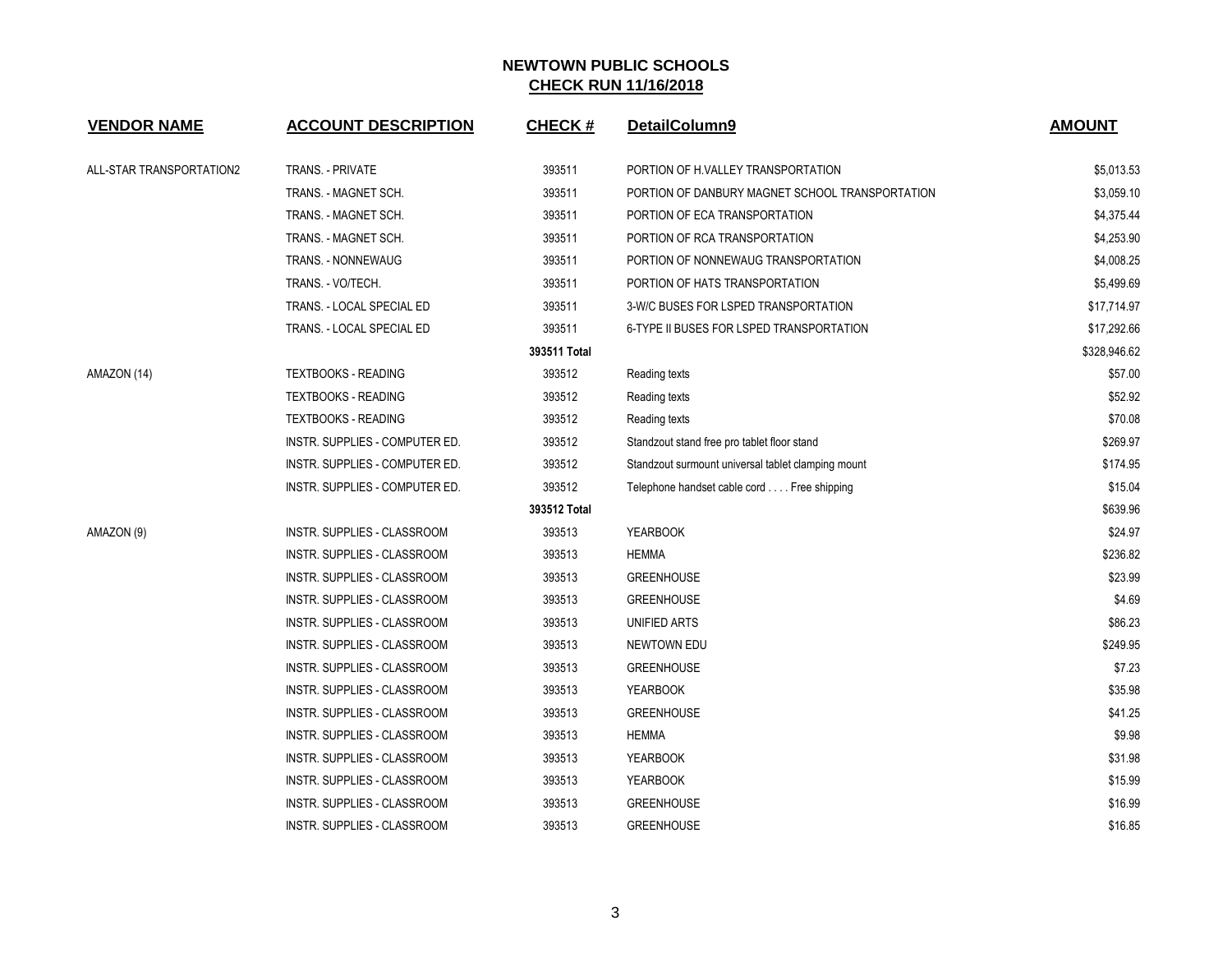| <b>VENDOR NAME</b>         | <b>ACCOUNT DESCRIPTION</b>          | <b>CHECK#</b> | DetailColumn9                                                                      | <b>AMOUNT</b> |
|----------------------------|-------------------------------------|---------------|------------------------------------------------------------------------------------|---------------|
| AMAZON (9)                 | INSTR. SUPPLIES - CLASSROOM         | 393513        | <b>YEARBOOK</b>                                                                    | \$37.02       |
|                            | INSTR. SUPPLIES - CLASSROOM         | 393513        | <b>GREENHOUSE</b>                                                                  | \$76.95       |
|                            |                                     | 393513 Total  |                                                                                    | \$916.87      |
| ASSOCIATED REFUSE HAULERS  | <b>REFUSE REMOVAL</b>               | 393514        | REFUSE REMOVAL 2018-2019 3RD YEAR OF 5 YEAR BID                                    | \$8,204.29    |
|                            | <b>REFUSE REMOVAL</b>               | 393514        | CARDBOARD RECYCLING - 2018-2019                                                    | \$80.00       |
|                            | <b>REFUSE REMOVAL</b>               | 393514        | CARDBOARD RECYCLING - 2018-2019                                                    | \$136.00      |
|                            | <b>REFUSE REMOVAL</b>               | 393514        | CARDBOARD RECYCLING - 2018-2019                                                    | \$80.00       |
|                            | <b>REFUSE REMOVAL</b>               | 393514        | CARDBOARD RECYCLING - 2018-2019                                                    | \$152.00      |
|                            | <b>REFUSE REMOVAL</b>               | 393514        | CARDBOARD RECYCLING - 2018-2019                                                    | \$172.00      |
|                            | <b>REFUSE REMOVAL</b>               | 393514        | CARDBOARD RECYCLING - 2018-2019                                                    | \$172.00      |
|                            | <b>REFUSE REMOVAL</b>               | 393514        | CARDBOARD RECYCLING - 2018-2019                                                    | \$340.00      |
|                            |                                     | 393514 Total  |                                                                                    | \$9,336.29    |
| AUTO HOME COMMERCIAL       | <b>EMERGENCY REPAIRS - M.S.</b>     | 393515        | PA SYSTEM / CLOCK REPAIRS - NMS                                                    | \$1,286.34    |
|                            |                                     | 393515 Total  |                                                                                    | \$1,286.34    |
| <b>BAGEL DELIGHT</b>       | CONTRACTED SERV. - SUPER.           | 393516        | BOE 10/26/2018                                                                     | \$55.00       |
|                            |                                     | 393516 Total  |                                                                                    | \$55.00       |
| <b>BEN'S BELLS PROJECT</b> | STAFF TRAIN. - STAFF DEVELOP.       | 393517        | November 6th Professional Development Corporate Group Experience Session Invoice # | \$500.00      |
|                            |                                     | 393517 Total  |                                                                                    | \$500.00      |
| <b>BENHAVEN</b>            | TUITION - OUT-OF-DISTRICT           | 393518        | TUITION - OUT-OF-DISTRICT                                                          | \$745.00      |
|                            |                                     | 393518 Total  |                                                                                    | \$745.00      |
| <b>BLICK ART MATERIALS</b> | <b>INSTR. SUPPLIES - ART</b>        | 393519        | ACRYLIC- BRUSHES- GLAZES                                                           | \$584.73      |
|                            |                                     | 393519 Total  |                                                                                    | \$584.73      |
| <b>BUCCI, MARLENE</b>      | STAFF TRAIN. - PUPIL SERV.          | 393520        | <b>SERVICE</b>                                                                     | \$446.25      |
|                            |                                     | 393520 Total  |                                                                                    | \$446.25      |
| BUREAU OF EDUCATION & RES  | STAFF TRAIN. - CLASSROOM            | 393521        | Registration                                                                       | \$478.00      |
|                            |                                     | 393521 Total  |                                                                                    | \$478.00      |
| CAAD                       | STAFF TRAIN. - ADMIN.               | 393522        | For coaching certification per attached                                            | \$155.00      |
|                            |                                     | 393522 Total  |                                                                                    | \$155.00      |
| CAPANNA-HODGE, ROSEANN     | PROF. SERV. - PSYCH/MED. EVAL.      | 393523        | PROF. SERV. - PSYCH/MED. EVAL.                                                     | \$3,625.00    |
|                            |                                     | 393523 Total  |                                                                                    | \$3,625.00    |
| CARLSON, STEPHEN           | <b>B&amp;G SUPPLIES - CUSTODIAL</b> | 393524        | SHOES (90831)                                                                      | \$150.00      |
|                            |                                     | 393524 Total  |                                                                                    | \$150.00      |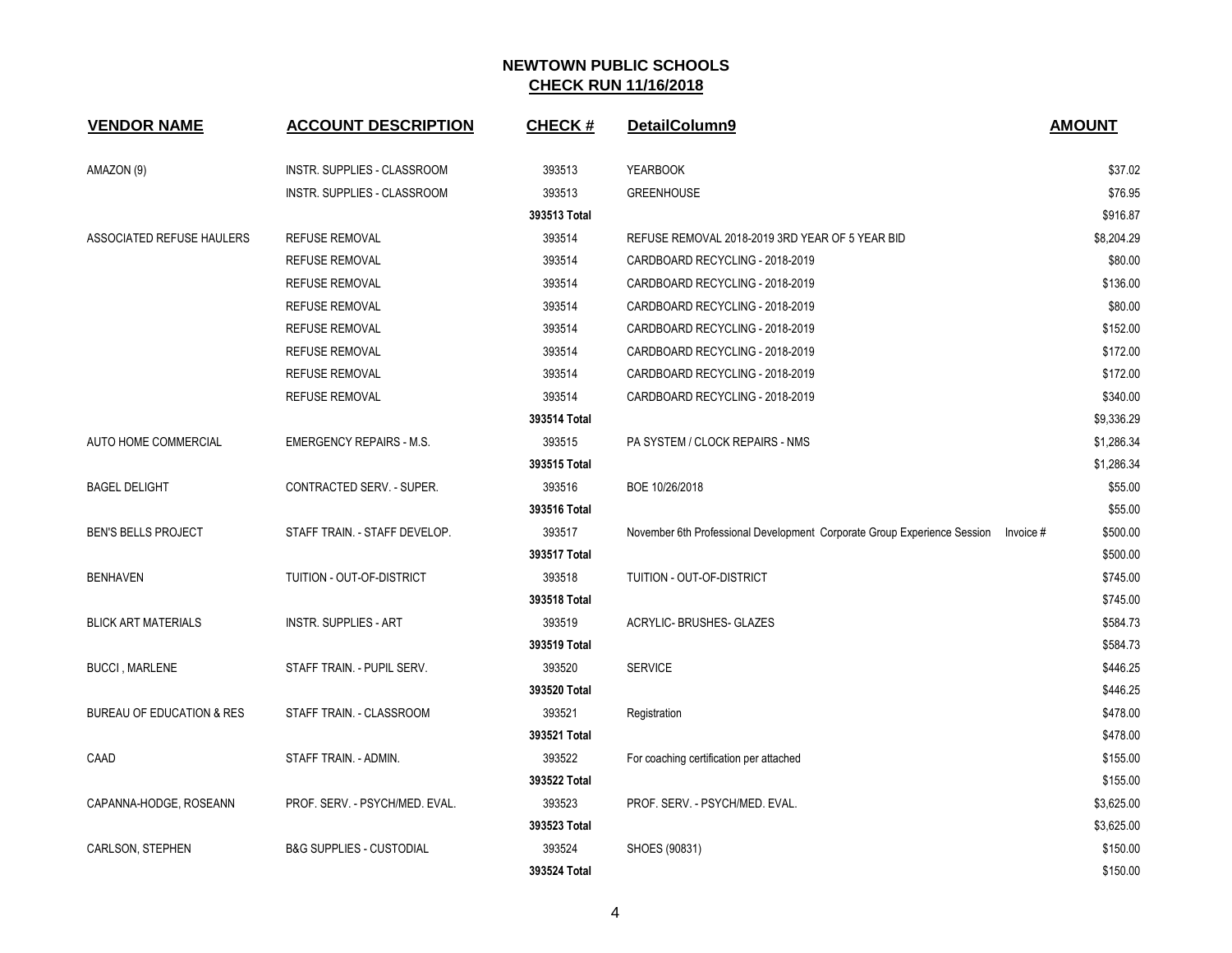| <b>VENDOR NAME</b>               | <b>ACCOUNT DESCRIPTION</b>        | <b>CHECK#</b> | DetailColumn9                                                          | <b>AMOUNT</b> |
|----------------------------------|-----------------------------------|---------------|------------------------------------------------------------------------|---------------|
| <b>CED</b>                       | <b>B&amp;G SUPPLIES - MAINT.</b>  | 393525        | SCREWDRIVER SETS FOR ELECT CODE COMPLIANCE - MAINT SUPPLIES            | \$570.00      |
|                                  |                                   | 393525 Total  |                                                                        | \$570.00      |
| CES                              | REPAIRS - SP/HEAR.                | 393526        | AT EVAL JM                                                             | \$835.00      |
|                                  | REPAIRS - SP/HEAR.                | 393526        | AT EVAL VM                                                             | \$835.00      |
|                                  | REPAIRS - SP/HEAR.                | 393526        | AT TRAINING ES                                                         | \$334.00      |
|                                  | REPAIRS - SP/HEAR.                | 393526        | ASSISTIVE TECH CONSULT ES                                              | \$167.00      |
|                                  |                                   | 393526 Total  |                                                                        | \$2,171.00    |
| CHARTER COMMUNICATION            | TELEPHONE & CABLE                 | 393527        | SERV 2018/19                                                           | \$4,287.95    |
|                                  | TELEPHONE & CABLE                 | 393527        | SERV 2018/19                                                           | \$4,287.95    |
|                                  |                                   | 393527 Total  |                                                                        | \$8,575.90    |
| <b>CHARTER COMMUNICATION</b>     | <b>INSTR. SUPPLIES - TECH ED.</b> | 393528        | <b>CABLE TV</b>                                                        | \$7.37        |
|                                  |                                   | 393528 Total  |                                                                        | \$7.37        |
| <b>CLEVER PROTOTYPES LLC</b>     | INSTR. SUPPLIES - COMPUTER ED.    | 393529        | One year subscription to Storyboard that- Education edition            | \$77.88       |
|                                  |                                   | 393529 Total  |                                                                        | \$77.88       |
| CMRS-POC (BOE CO)                | POSTAGE - BUS. SERV.              | 393530        | POSTAGE MACH #08013733 2018/19                                         | \$1,000.00    |
|                                  |                                   | 393530 Total  |                                                                        | \$1,000.00    |
| <b>CODEMONKEY STUDIOS</b>        | INSTR. SUPPLIES - COMPUTER ED.    | 393531        | CodeMonkey Student Account. Through September 2019 per attached quote. | \$49.00       |
|                                  |                                   | 393531 Total  |                                                                        | \$49.00       |
| CONN SCIENCE FAIR AS             | <b>INSTR. SUPPLIES - SCIENCE</b>  | 393532        | <b>REGISTRATION FOR CT SCIENCE &amp; ENGINEERING FAIR</b>              | \$135.00      |
|                                  |                                   | 393532 Total  |                                                                        | \$135.00      |
| CONNECTICUT PEST ELIMINAT        | <b>B&amp;G CONTRACTED SERV.</b>   | 393533        | MONTHLY PEST CONTROL - ALL SCHOOLS (2018-2019)                         | \$900.00      |
|                                  |                                   | 393533 Total  |                                                                        | \$900.00      |
| CPI (CRISIS PREVENTION IN        | STAFF TRAIN. - PUPIL SERV.        | 393534        | CPI REFRESHER CLASS                                                    | \$7,980.00    |
|                                  |                                   | 393534 Total  |                                                                        | \$7,980.00    |
| CT NURSES ASSOCIATION (CN        | STAFF TRAIN. - ELEM.              | 393535        | Registration for New School Nurse Workshop                             | \$225.00      |
|                                  | STAFF TRAIN. - H.S.               | 393535        | Registration for New School Nurse Workshop                             | \$225.00      |
|                                  |                                   | 393535 Total  |                                                                        | \$450.00      |
| <b>CUTTING EDGE HOME SERVICE</b> | <b>B&amp;G CONTRACTED SERV.</b>   | 393536        | GRASS CUTTING SVC - RIS 2018-2019                                      | \$95.00       |
|                                  |                                   | 393536 Total  |                                                                        | \$95.00       |
| DELIGHTEX INC.                   | INSTR. SUPPLIES - COMPUTER ED.    | 393537        | CpSpaces Edu License Plan                                              | \$105.00      |
|                                  | INSTR. SUPPLIES - COMPUTER ED.    | 393537        | handling fee. See attached quote.                                      | \$5.00        |
|                                  |                                   | 393537 Total  |                                                                        | \$110.00      |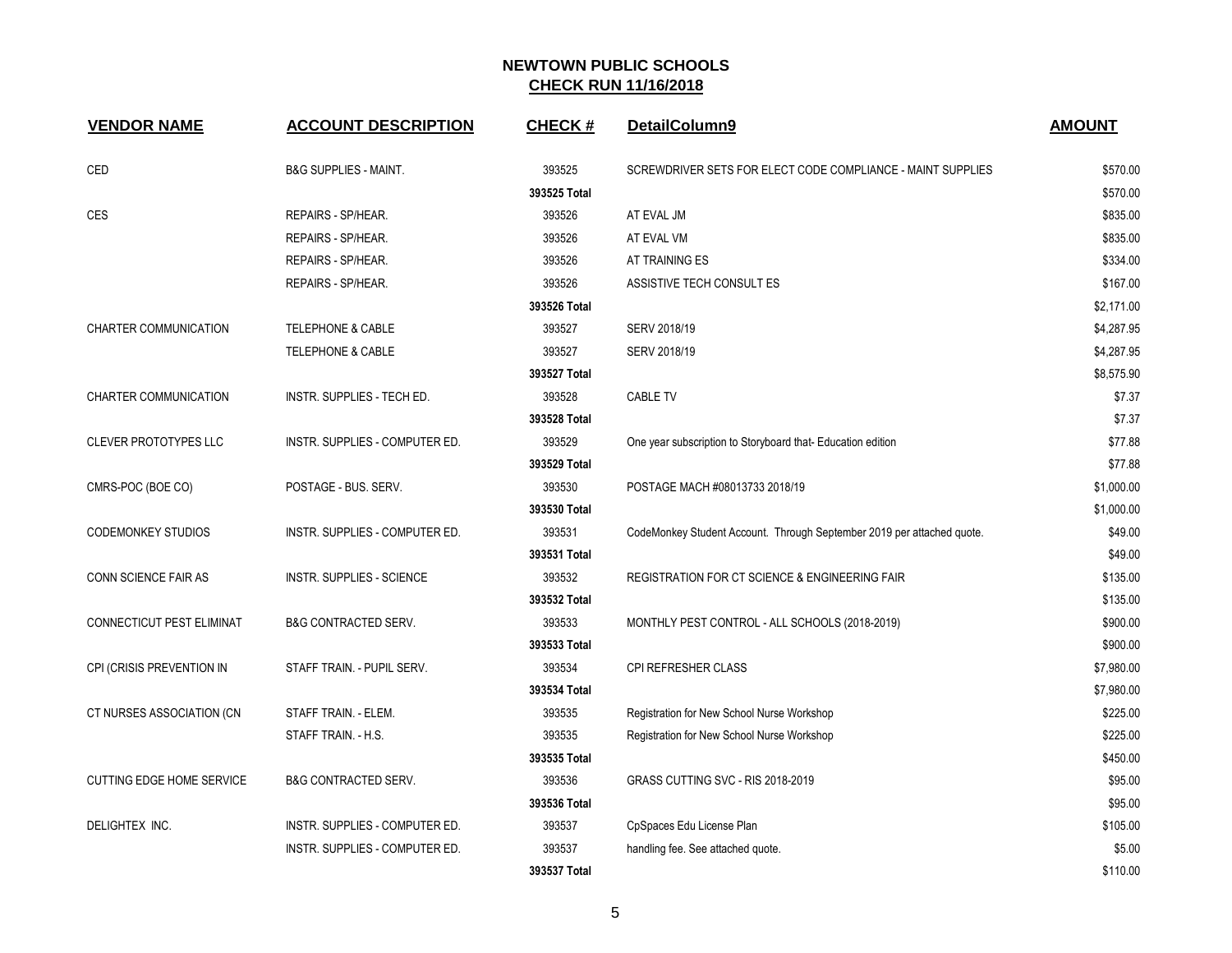| <b>VENDOR NAME</b>       | <b>ACCOUNT DESCRIPTION</b>       | <b>CHECK#</b> | DetailColumn9                           | <b>AMOUNT</b> |
|--------------------------|----------------------------------|---------------|-----------------------------------------|---------------|
| DEVEREUX FOUNDATION THE  | TUITION - OUT-OF-DISTRICT        | 393538        | TUITION - OUT-OF-DISTRICT               | \$6,581.40    |
|                          |                                  | 393538 Total  |                                         | \$6,581.40    |
| DISCOVERY EDUCATION INC. | CONTRACTED SERV. - LIBRARY       | 393539        | Discovery Education Streaming K-8       | \$1,600.00    |
|                          |                                  | 393539 Total  |                                         | \$1,600.00    |
| EAST RIVER ENERGY INC.   | FUEL OIL - H.S.                  | 393540        | OIL 375.0 GAL H/S                       | \$770.68      |
|                          |                                  | 393540 Total  |                                         | \$770.68      |
| <b>EDADVANCE</b>         | TUITION - OUT-OF-DISTRICT        | 393541        | TUITION - OUT-OF-DISTRICT               | \$5,296.48    |
|                          | TUITION - OUT-OF-DISTRICT        | 393541        | TUITION - OUT-OF-DISTRICT               | \$720.00      |
|                          | TUITION - OUT-OF-DISTRICT        | 393541        | TUITION - OUT-OF-DISTRICT               | \$5,600.00    |
|                          | TUITION - OUT-OF-DISTRICT        | 393541        | TUITION - OUT-OF-DISTRICT               | \$5,600.00    |
|                          | TUITION - OUT-OF-DISTRICT        | 393541        | TUITION - OUT-OF-DISTRICT               | \$594.00      |
|                          | TUITION - OUT-OF-DISTRICT        | 393541        | TUITION - OUT-OF-DISTRICT               | \$2,924.42    |
|                          |                                  | 393541 Total  |                                         | \$20,734.90   |
| EVERSOURCE (ELEC-BOE)    | ELECTRICITY - RIS.               | 393542        | ELEC 51324453075 105,411.00 KWH         | \$21,089.81   |
|                          |                                  | 393542 Total  |                                         | \$21,089.81   |
| EVERSOURCE (GAS-BOE)     | PROPANE & NATURAL GAS - H.S.     | 393543        | GAS 57445161052 17,430. CCF             | \$13,986.36   |
|                          |                                  | 393543 Total  |                                         | \$13,986.36   |
| F & M ELECTRICAL SUP     | <b>B&amp;G SUPPLIES - MAINT.</b> | 393544        | WIRE NUTS FOR BALLASTS - MAINT SUPPLIES | \$42.62       |
|                          |                                  | 393544 Total  |                                         | \$42.62       |
| <b>FAIR AUTO SUPPLY</b>  | <b>REPAIRS - MAINT.</b>          | 393545        | <b>MAINT VEHICLE REPAIR PARTS</b>       | \$501.84      |
|                          | <b>REPAIRS - MAINT.</b>          | 393545        | <b>MAINT VEHICLE REPAIR PARTS</b>       | \$47.19       |
|                          | REPAIRS - MAINT.                 | 393545        | <b>MAINT VEHICLE REPAIR PARTS</b>       | \$22.78       |
|                          | REPAIRS - MAINT.                 | 393545        | MAINT VEHICLE REPAIR PARTS              | \$117.07      |
|                          | REPAIRS - MAINT.                 | 393545        | <b>MAINT VEHICLE REPAIR PARTS</b>       | (\$60.50)     |
|                          | REPAIRS - MAINT.                 | 393545        | <b>MAINT VEHICLE REPAIR PARTS</b>       | (\$18.00)     |
|                          | REPAIRS - MAINT.                 | 393545        | <b>MAINT VEHICLE REPAIR PARTS</b>       | \$171.37      |
|                          | <b>REPAIRS - MAINT.</b>          | 393545        | <b>MAINT VEHICLE REPAIR PARTS</b>       | \$26.06       |
|                          | REPAIRS - MAINT.                 | 393545        | <b>MAINT VEHICLE REPAIR PARTS</b>       | \$44.64       |
|                          |                                  | 393545 Total  |                                         | \$852.45      |
| <b>FISHER SCIENTIFIC</b> | <b>INSTR. SUPPLIES - SCIENCE</b> | 393546        | Case of 10 Squalus acanthus-Trent       | \$495.88      |
|                          |                                  | 393546 Total  |                                         | \$495.88      |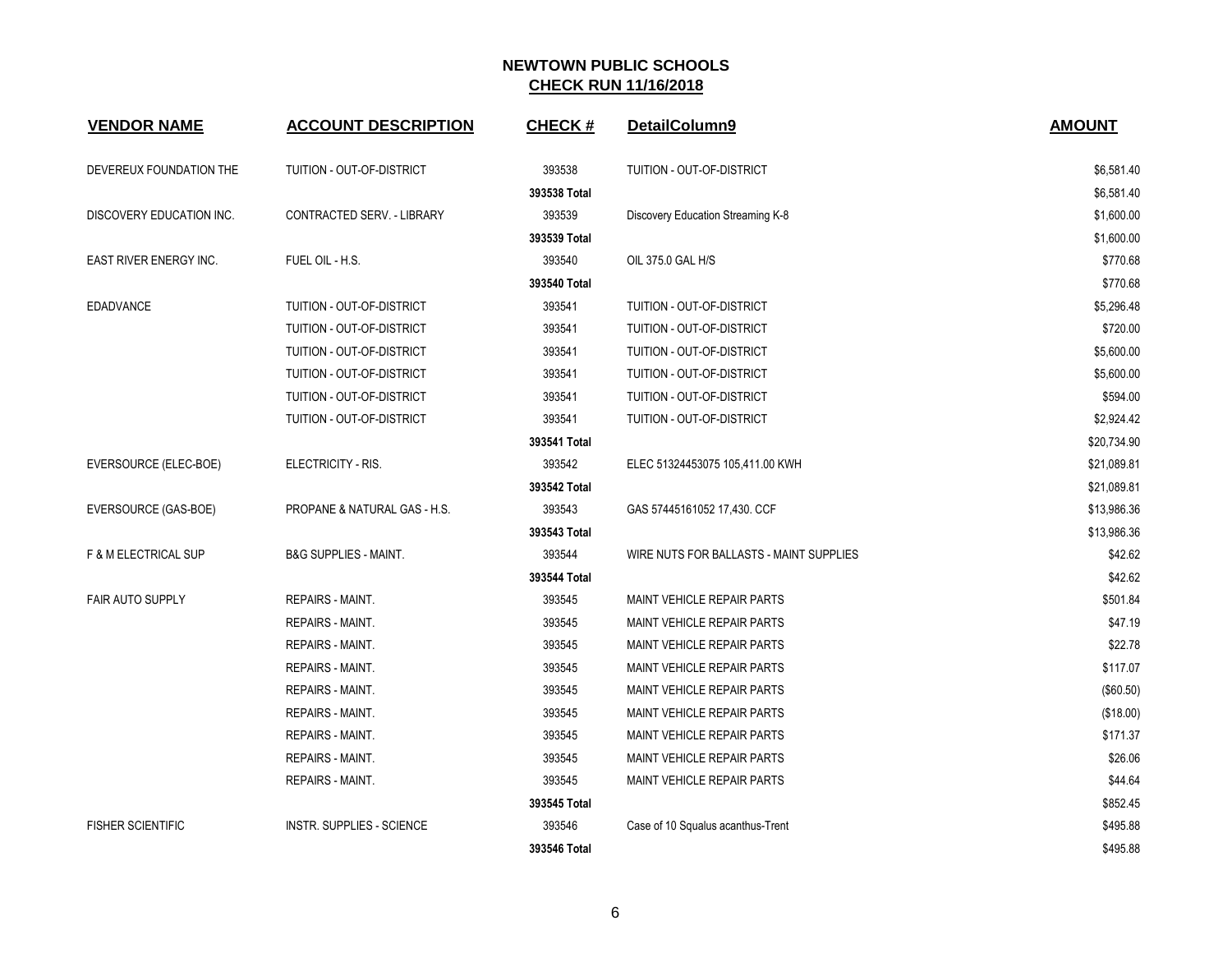| <b>VENDOR NAME</b>        | <b>ACCOUNT DESCRIPTION</b>       | <b>CHECK#</b> | DetailColumn9                                            | <b>AMOUNT</b> |
|---------------------------|----------------------------------|---------------|----------------------------------------------------------|---------------|
| FOLLETT SCHOOL SOLUTIONS  | <b>TEXTBOOKS - SOC. STUDIES</b>  | 393547        | AP AMER GOV-C.DIETTER                                    | \$441.18      |
|                           |                                  | 393547 Total  |                                                          | \$441.18      |
| FOUNDATION SCHOOL, T      | TUITION - OUT-OF-DISTRICT        | 393548        | TUITION - OUT-OF-DISTRICT                                | \$7,500.00    |
|                           | TUITION - OUT-OF-DISTRICT        | 393548        | TUITION - OUT-OF-DISTRICT                                | \$7,500.00    |
|                           | TUITION - OUT-OF-DISTRICT        | 393548        | TUITION - OUT-OF-DISTRICT                                | \$7,500.00    |
|                           | TUITION - OUT-OF-DISTRICT        | 393548        | TUITION - OUT-OF-DISTRICT                                | \$7,500.00    |
|                           |                                  | 393548 Total  |                                                          | \$30,000.00   |
| <b>FREY SCIENTIFIC</b>    | OTHER SUPPLIES - STAFF DEVELOP.  | 393549        | STEM SUPPLIES (91949)                                    | \$857.56      |
|                           |                                  | 393549 Total  |                                                          | \$857.56      |
| FRIES, ANNE               | INSTR. SUPPLIES - CLASSROOM      | 393550        | PHONEMIC AWARENESS                                       | \$60.85       |
|                           |                                  | 393550 Total  |                                                          | \$60.85       |
| GOLDIE AND LIBRO MUSIC CE | <b>INSTR. SUPPLIES - MUSIC</b>   | 393551        | <b>MUSIC SUPPLIES</b>                                    | \$499.95      |
|                           |                                  | 393551 Total  |                                                          | \$499.95      |
| <b>GRAINGER</b>           | <b>EMERGENCY REPAIRS - RIS.</b>  | 393552        | ZONE VALVE REPAIR - RIS                                  | \$72.37       |
|                           | <b>B&amp;G SUPPLIES - ADMIN.</b> | 393552        | MAGNETIC CLIPS FOR BOILER CERTIFICATES - OFFICE SUPPLIES | \$27.50       |
|                           |                                  | 393552 Total  |                                                          | \$99.87       |
| <b>PRIVATE</b>            | TUITION - OUT-OF-DISTRICT        | 393553        | TUITION - OUT-OF-DISTRICT                                | \$3,420.00    |
|                           |                                  | 393553 Total  |                                                          | \$3,420.00    |
| GREENWOOD INDUSTRIES, INC | <b>EMERGENCY REPAIRS - S.H.</b>  | 393554        | <b>ROOF REPAIRS - SH</b>                                 | \$2,163.92    |
|                           |                                  | 393554 Total  |                                                          | \$2,163.92    |
| <b>HAYDUCKY JENNIFER</b>  | STAFF TRAIN. - SCIENCE           | 393555        | <b>REF BOOK</b>                                          | \$56.23       |
|                           | STAFF TRAVEL - STAFF DEVELOP.    | 393555        | TRAVEL NGSS PD & SCI CENTER                              | \$53.74       |
|                           |                                  | 393555 Total  |                                                          | \$109.97      |
| HB COMMUNICATIONS INC.    | EQUIPMENT - INFO. TECH.          | 393556        | Epson Powerlite585W, cables plates, boxes,               | \$2,703.00    |
|                           |                                  | 393556 Total  |                                                          | \$2,703.00    |
| <b>HEINEMANN</b>          | <b>TEXTBOOKS - CLASSROOM</b>     | 393557        | A Teacher s Guide to Writing Conferences                 | \$39.01       |
|                           | TEXTBOOKS - CLASSROOM            | 393557        | S&H 10% of the total                                     | \$7.00        |
|                           |                                  | 393557 Total  |                                                          | \$46.01       |
| JUNE, KELLIE              | STAFF TRAVEL - INFO. TECH.       | 393558        | TRAVEL & FOOD POWERSCHOOL CONF                           | \$102.52      |
|                           |                                  | 393558 Total  |                                                          | \$102.52      |
| K - MAN GLASS CORP        | <b>EMERGENCY REPAIRS - H.</b>    | 393559        | DOUBLE HUNG WINDOW HARDWARE INSTALL - HAWL               | \$3,400.00    |
|                           |                                  | 393559 Total  |                                                          | \$3,400.00    |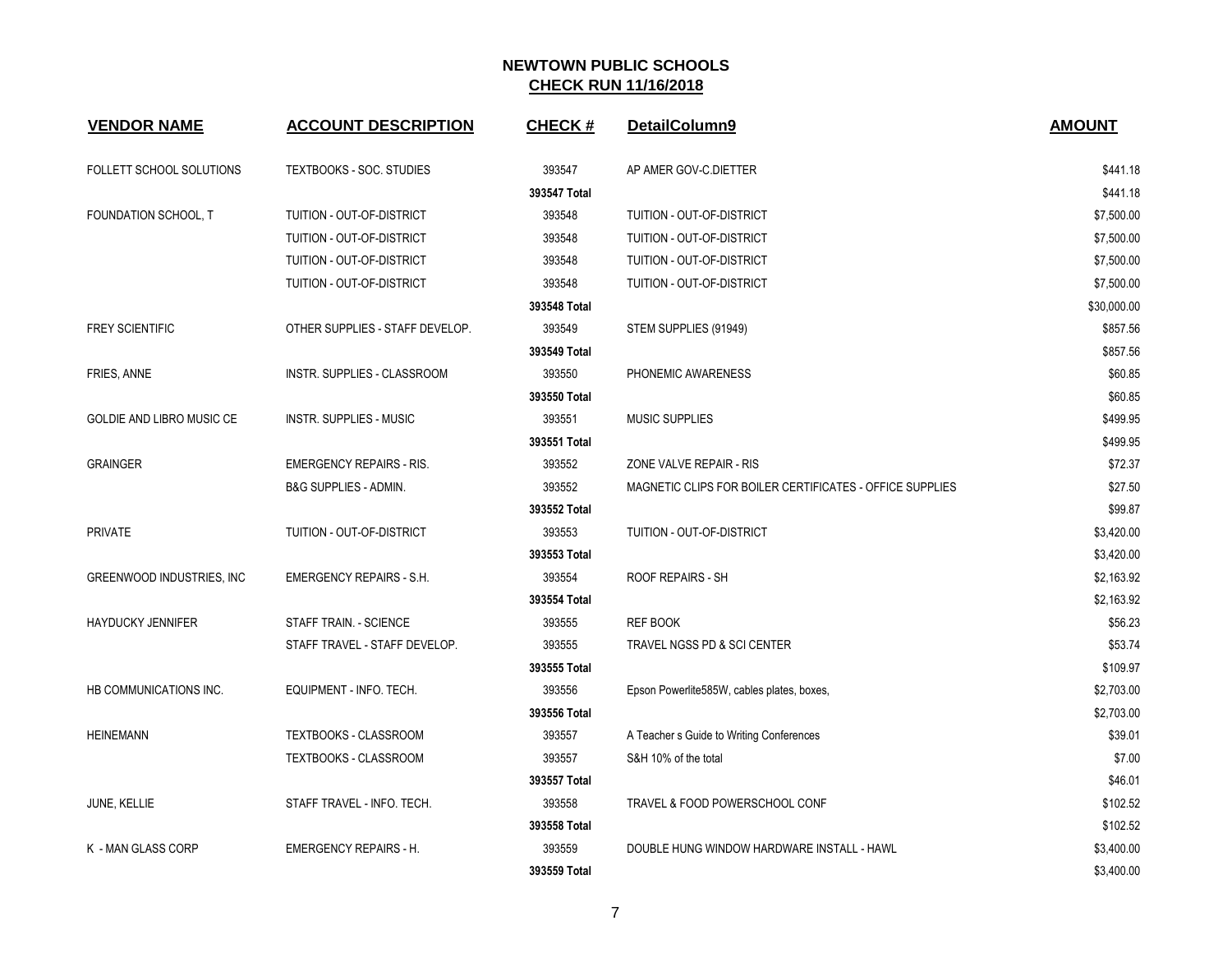| <b>VENDOR NAME</b>      | <b>ACCOUNT DESCRIPTION</b>          | <b>CHECK#</b> | DetailColumn9                             | <b>AMOUNT</b> |
|-------------------------|-------------------------------------|---------------|-------------------------------------------|---------------|
| KRUPA, ELIZABETH ANNE   | STAFF TRAVEL - INFO. TECH.          | 393560        | TRAVEL & FOOD POWERSCHOOL CONF            | \$113.33      |
|                         |                                     | 393560 Total  |                                           | \$113.33      |
| LEAHY'S FUELS INC.      | PROPANE & NATURAL GAS - M.G.        | 393561        | PROPANE 78.5 UNITS                        | \$140.52      |
| LEAHY'S FUELS INC.      | PROPANE & NATURAL GAS - H.S.        | 393561        | PROPANE 650.2 UNITS                       | \$1,163.86    |
|                         |                                     | 393561 Total  |                                           | \$1,304.38    |
| LEBLANC, VALERIE        | STAFF TRAVEL - STAFF DEVELOP.       | 393562        | TRAVEL NGSS PLANS PD                      | \$45.13       |
|                         |                                     | 393562 Total  |                                           | \$45.13       |
| MAGNAKLEEN SERVICES LLC | <b>B&amp;G SUPPLIES - CUSTODIAL</b> | 393563        | MOP / RUG SERVICE - ALL SCHOOLS 2018-2019 | \$130.00      |
|                         | <b>B&amp;G SUPPLIES - CUSTODIAL</b> | 393563        | MOP / RUG SERVICE - ALL SCHOOLS 2018-2019 | \$166.50      |
|                         | <b>B&amp;G SUPPLIES - CUSTODIAL</b> | 393563        | MOP / RUG SERVICE - ALL SCHOOLS 2018-2019 | \$56.50       |
|                         | <b>B&amp;G SUPPLIES - CUSTODIAL</b> | 393563        | MOP / RUG SERVICE - ALL SCHOOLS 2018-2019 | \$26.00       |
|                         | <b>B&amp;G SUPPLIES - CUSTODIAL</b> | 393563        | MOP / RUG SERVICE - ALL SCHOOLS 2018-2019 | \$18.00       |
|                         | <b>B&amp;G SUPPLIES - CUSTODIAL</b> | 393563        | MOP / RUG SERVICE - ALL SCHOOLS 2018-2019 | \$166.50      |
|                         | <b>B&amp;G SUPPLIES - CUSTODIAL</b> | 393563        | MOP / RUG SERVICE - ALL SCHOOLS 2018-2019 | \$201.00      |
|                         | <b>B&amp;G SUPPLIES - CUSTODIAL</b> | 393563        | MOP / RUG SERVICE - ALL SCHOOLS 2018-2019 | \$56.50       |
|                         | <b>B&amp;G SUPPLIES - CUSTODIAL</b> | 393563        | MOP / RUG SERVICE - ALL SCHOOLS 2018-2019 | \$26.00       |
|                         | <b>B&amp;G SUPPLIES - CUSTODIAL</b> | 393563        | MOP / RUG SERVICE - ALL SCHOOLS 2018-2019 | \$36.00       |
|                         | <b>B&amp;G SUPPLIES - CUSTODIAL</b> | 393563        | MOP / RUG SERVICE - ALL SCHOOLS 2018-2019 | \$125.10      |
|                         | <b>B&amp;G SUPPLIES - CUSTODIAL</b> | 393563        | MOP / RUG SERVICE - ALL SCHOOLS 2018-2019 | \$47.15       |
|                         | <b>B&amp;G SUPPLIES - CUSTODIAL</b> | 393563        | MOP / RUG SERVICE - ALL SCHOOLS 2018-2019 | \$60.65       |
|                         | <b>B&amp;G SUPPLIES - CUSTODIAL</b> | 393563        | MOP / RUG SERVICE - ALL SCHOOLS 2018-2019 | \$33.80       |
|                         | <b>B&amp;G SUPPLIES - CUSTODIAL</b> | 393563        | MOP / RUG SERVICE - ALL SCHOOLS 2018-2019 | \$21.50       |
|                         | <b>B&amp;G SUPPLIES - CUSTODIAL</b> | 393563        | MOP / RUG SERVICE - ALL SCHOOLS 2018-2019 | \$30.65       |
|                         | <b>B&amp;G SUPPLIES - CUSTODIAL</b> | 393563        | MOP / RUG SERVICE - ALL SCHOOLS 2018-2019 | \$28.25       |
|                         | <b>B&amp;G SUPPLIES - CUSTODIAL</b> | 393563        | MOP / RUG SERVICE - ALL SCHOOLS 2018-2019 | \$125.10      |
|                         | <b>B&amp;G SUPPLIES - CUSTODIAL</b> | 393563        | MOP / RUG SERVICE - ALL SCHOOLS 2018-2019 | \$47.15       |
|                         | <b>B&amp;G SUPPLIES - CUSTODIAL</b> | 393563        | MOP / RUG SERVICE - ALL SCHOOLS 2018-2019 | \$60.65       |
|                         | <b>B&amp;G SUPPLIES - CUSTODIAL</b> | 393563        | MOP / RUG SERVICE - ALL SCHOOLS 2018-2019 | \$33.80       |
|                         | <b>B&amp;G SUPPLIES - CUSTODIAL</b> | 393563        | MOP / RUG SERVICE - ALL SCHOOLS 2018-2019 | \$21.50       |
|                         | <b>B&amp;G SUPPLIES - CUSTODIAL</b> | 393563        | MOP / RUG SERVICE - ALL SCHOOLS 2018-2019 | \$30.65       |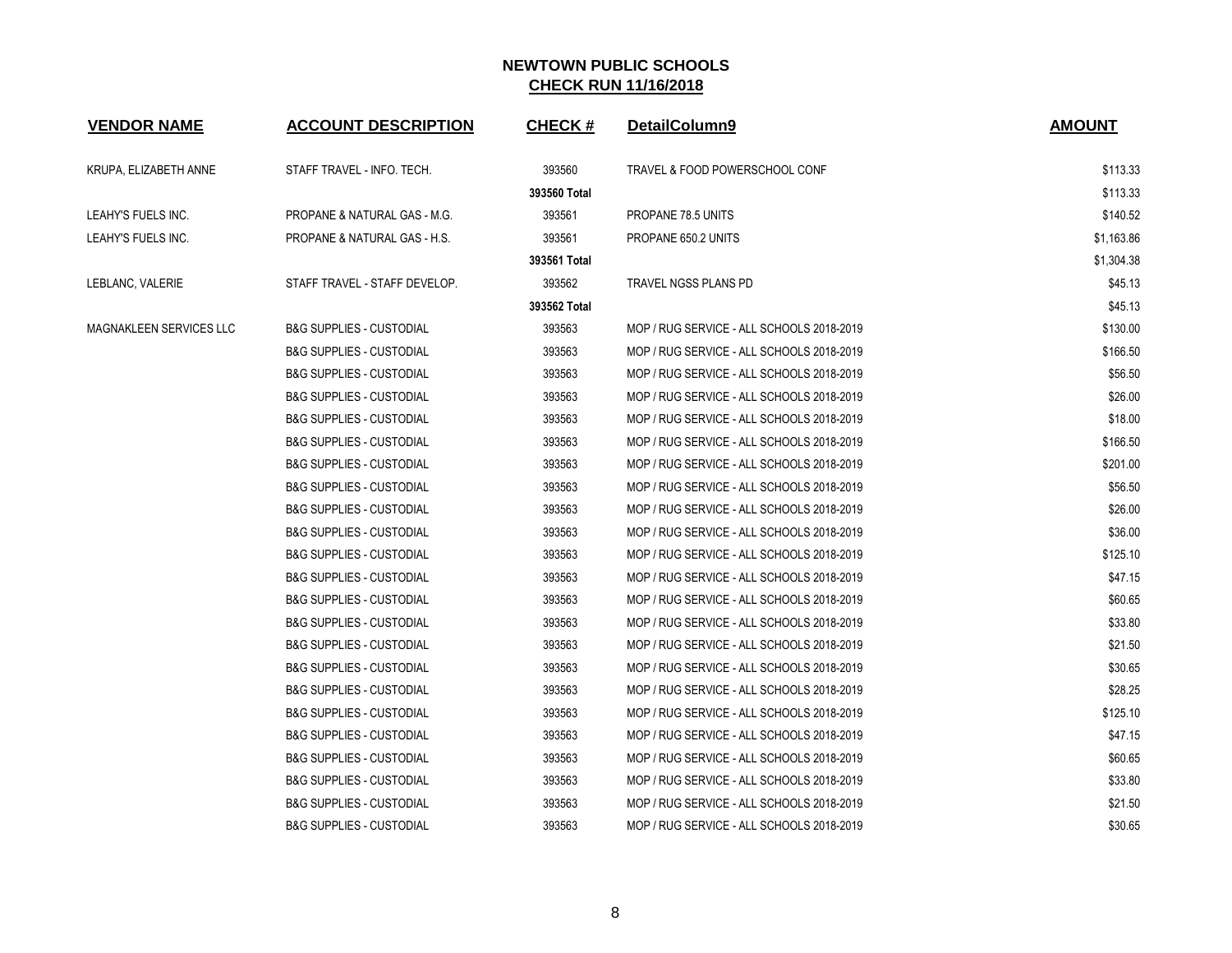| <b>VENDOR NAME</b>             | <b>ACCOUNT DESCRIPTION</b>          | <b>CHECK#</b> | DetailColumn9                                                                  | <b>AMOUNT</b> |
|--------------------------------|-------------------------------------|---------------|--------------------------------------------------------------------------------|---------------|
| <b>MAGNAKLEEN SERVICES LLC</b> | <b>B&amp;G SUPPLIES - CUSTODIAL</b> | 393563        | MOP / RUG SERVICE - ALL SCHOOLS 2018-2019                                      | \$28.25       |
|                                | <b>B&amp;G SUPPLIES - CUSTODIAL</b> | 393563        | MOP / RUG SERVICE - ALL SCHOOLS 2018-2019                                      | \$125.10      |
|                                |                                     | 393563 Total  |                                                                                | \$1,702.30    |
| MAHARD'S PIANO SERVICE, L      | <b>REPAIRS - MUSIC</b>              | 393564        | Piano tuning on 11/7/2018, no shipping, please pay                             | \$145.00      |
|                                |                                     | 393564 Total  |                                                                                | \$145.00      |
| MASON W.B. INC.                | INSTR. SUPPLIES - SP. ED. PREK-8    | 393565        | PRESCHOOL SUPPLIES                                                             | \$74.45       |
|                                | <b>INSTR. SUPPLIES - SCIENCE</b>    | 393565        | MARKERS.CARDS.TAPE.FOLDERS.CLIPS.ERASERS.RULERS                                | \$35.56       |
|                                | INSTR. SUPPLIES - SCIENCE           | 393565        | MARKERS,CARDS,TAPE,FOLDERS,CLIPS,ERASERS,RULERS                                | \$34.81       |
|                                | INSTR. SUPPLIES - SCIENCE           | 393565        | MARKERS,CARDS,TAPE,FOLDERS,CLIPS,ERASERS,RULERS                                | \$169.17      |
|                                | INSTR. SUPPLIES - SCIENCE           | 393565        | markers, pens, planner, erasers, calculator, tape dispenser, rulers, batteries | \$24.37       |
|                                | INSTR. SUPPLIES - SCIENCE           | 393565        | markers, pens, planner, erasers, calculator, tape dispenser, rulers, batteries | \$6.42        |
|                                | <b>INSTR. SUPPLIES - SCIENCE</b>    | 393565        | markers, pens, planner, erasers, calculator, tape dispenser, rulers, batteries | \$111.41      |
|                                | <b>INSTR. SUPPLIES - SCIENCE</b>    | 393565        | markers, pens, planner, erasers, calculator, tape dispenser, rulers, batteries | (\$21.12)     |
|                                | INSTR. SUPPLIES - SCIENCE           | 393565        | markers, pens, planner, erasers, calculator, tape dispenser, rulers, batteries | \$21.12       |
|                                | OFF. SUPPLIES - BUS. SERV.          | 393565        | <b>SUPPLIES 2018/19</b>                                                        | \$12.84       |
|                                | OFF. SUPPLIES - BUS. SERV.          | 393565        | <b>SUPPLIES 2018/19</b>                                                        | \$81.75       |
|                                | OFF. SUPPLIES - BUS. SERV.          | 393565        | <b>SUPPLIES 2018/19</b>                                                        | \$93.33       |
|                                | OFF. SUPPLIES - BUS. SERV.          | 393565        | <b>WATER 2018/19</b>                                                           | \$47.92       |
|                                | <b>INSTR. SUPPLIES - CLASSROOM</b>  | 393565        | Furniture for classrooms per attached quote                                    | \$1,855.00    |
|                                | INSTR. SUPPLIES - CLASSROOM         | 393565        | Freight                                                                        | \$238.75      |
|                                | <b>B&amp;G SUPPLIES - CUSTODIAL</b> | 393565        | ICE MELT - CUST SUPPLIES                                                       | \$2,790.06    |
|                                | INSTR. SUPPLIES - SP. ED. H.S.      | 393565        | NHS SUPPLIES SPEC ED                                                           | \$165.74      |
|                                | OTHER SUPPLIES - STAFF DEVELOP.     | 393565        | November 6th Professional Development Supplies/Words Their Way                 | \$186.05      |
|                                | STAFF TRAIN. - STAFF DEVELOP.       | 393565        | Folders/Markers for Professional Development                                   | \$492.80      |
|                                | INSTR. SUPPLIES - SP. ED. H.S.      | 393565        | NHS SUPPLIES                                                                   | \$67.80       |
|                                | INSTR. SUPPLIES - WORLD LANG.       | 393565        | WL Dept supplies: 3 boxes alcohol pads (computer/Language Lab)                 | \$12.20       |
|                                | INSTR. SUPPLIES - MATH              | 393565        | Math Dept supplies: 20 correction tapes. No shipping.                          | \$24.20       |
|                                | OFF. SUPPLIES - PUPIL SERV.         | 393565        | FOLDERS 14547                                                                  | \$218.36      |
|                                | INSTR. SUPPLIES - SOC. STUDIES      | 393565        | Coffee and creamer.                                                            | \$50.33       |
|                                | OFF. SUPPLIES - PUPIL SERV.         | 393565        | <b>CASES WATER</b>                                                             | \$31.14       |
|                                |                                     | 393565 Total  |                                                                                | \$6,824.46    |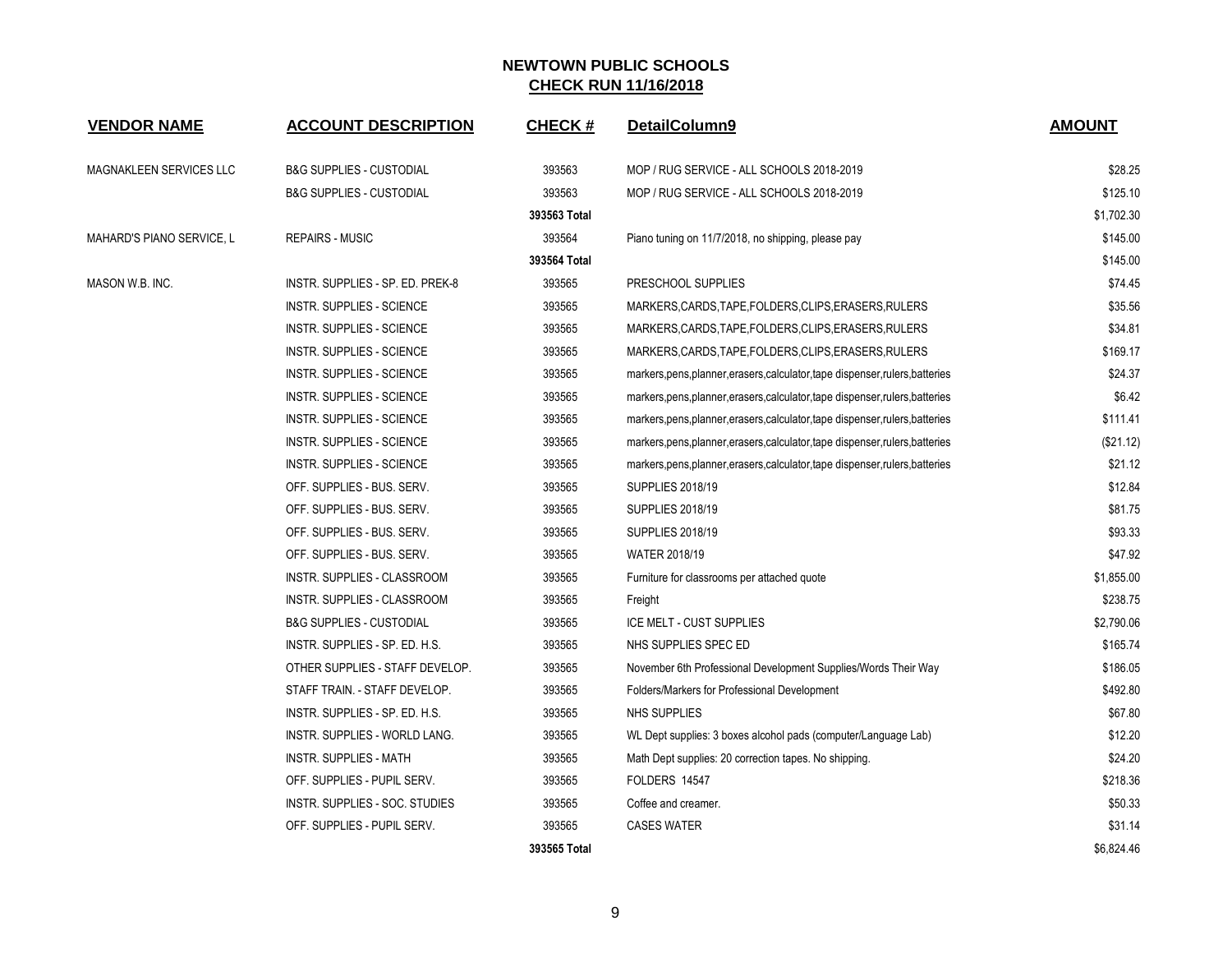| <b>VENDOR NAME</b>         | <b>ACCOUNT DESCRIPTION</b>        | <b>CHECK#</b> | DetailColumn9                                           | <b>AMOUNT</b> |
|----------------------------|-----------------------------------|---------------|---------------------------------------------------------|---------------|
| <b>MASTRI BUILDERS LLC</b> | <b>EMERGENCY REPAIRS - H.</b>     | 393566        | PLASTER AND WALL CRACK REPAIRS MULTIPURPOSE ROOM - HAWL | \$5,250.00    |
|                            |                                   | 393566 Total  |                                                         | \$5,250.00    |
| MELIORA ACADEMY INC.       | TUITION - OUT-OF-DISTRICT         | 393567        | TUITION - OUT-OF-DISTRICT                               | \$14,191.00   |
|                            |                                   | 393567 Total  |                                                         | \$14,191.00   |
| MEYER WILLIAM B.INC.       | OFF. SUPPLIES - PUPIL SERV.       | 393568        | <b>RECORDS STORAGE</b>                                  | \$127.50      |
|                            |                                   | 393568 Total  |                                                         | \$127.50      |
| MICHLOVITZ, DOUGLAS        | INSTR. SUPPLIES - CLASSROOM       | 393569        | PE EQUIPMENT                                            | \$74.97       |
|                            |                                   | 393569 Total  |                                                         | \$74.97       |
| <b>MITCHELL</b>            | FUEL FOR VEHICLES - TRANS.        | 393570        | PROPANE 600.0 GAS                                       | \$774.00      |
|                            | FUEL FOR VEHICLES - TRANS.        | 393570        | PROPANE 700.0 GAS                                       | \$903.00      |
|                            | <b>FUEL FOR VEHICLES - TRANS.</b> | 393570        | PROPANE 800.0 GAS                                       | \$1,032.00    |
|                            |                                   | 393570 Total  |                                                         | \$2,709.00    |
| MOBILE MINI, INC.          | <b>EQUIP RENTAL - B&amp;G</b>     | 393571        | STORAGE CONTAINER RENTAL (E726) 2018-2019               | \$75.00       |
|                            |                                   | 393571 Total  |                                                         | \$75.00       |
| <b>MORETTI, CHRIS</b>      | STAFF TRAIN. - ADMIN.             | 393572        | <b>ADMIN PD/[LC</b>                                     | \$33.67       |
|                            |                                   | 393572 Total  |                                                         | \$33.67       |
| NAPOLITANO, TIMOTHY        | OFF. SUPPLIES - ADMIN.            | 393573        | OFFICE SUPPLIES ADMIN                                   | \$168.49      |
|                            |                                   | 393573 Total  |                                                         | \$168.49      |
| NATIONAL ASSOCIATION FOR   | STAFF TRAIN. - PUPIL SERV.        | 393574        | REGISTRATION to ATTEND ANNUAL CONVENTION                | \$549.00      |
|                            |                                   | 393574 Total  |                                                         | \$549.00      |
| NATIONAL GEOGRAPHIC GEOBE  | INSTR. SUPPLIES - CLASSROOM       | 393575        | Registration Fee for National Geo Bee 2019              | \$120.00      |
|                            |                                   | 393575 Total  |                                                         | \$120.00      |
| <b>NCS PEARSON INC.</b>    | CONTRACTED SERV. - STAFF DEVELOP. | 393576        | AIMS WEB PLUS Reading                                   | (\$5,400.00)  |
|                            | CONTRACTED SERV. - STAFF DEVELOP. | 393576        | AIMS WEB PLUS Reading                                   | \$5,400.00    |
|                            | STAFF TRAIN. - STAFF DEVELOP.     | 393576        | Words Their Way- Professional Development               | \$9,450.00    |
|                            | INSTR. SUPPLIES - SP. ED. PREK-8  | 393576        | WIAT-111 BASIC KIT ITEM: 0158984757                     | \$583.80      |
|                            | INSTR. SUPPLIES - SP. ED. PREK-8  | 393576        | <b>SHIPPING</b>                                         | \$29.19       |
|                            | INSTR. SUPPLIES - SP. ED. PREK-8  | 393576        | BOT-2 RECORD FORMS 58002                                | \$165.60      |
|                            | INSTR. SUPPLIES - SP. ED. PREK-8  | 393576        | <b>BOT 2 ITEM: 58005</b>                                | \$194.10      |
|                            | INSTR. SUPPLIES - SP. ED. PREK-8  | 393576        | BERRY VMI ITEM: 46240                                   | \$117.25      |
|                            | INSTR. SUPPLIES - SP. ED. PREK-8  | 393576        | <b>SHIPPING</b>                                         | \$28.63       |
|                            |                                   | 393576 Total  |                                                         | \$10,568.57   |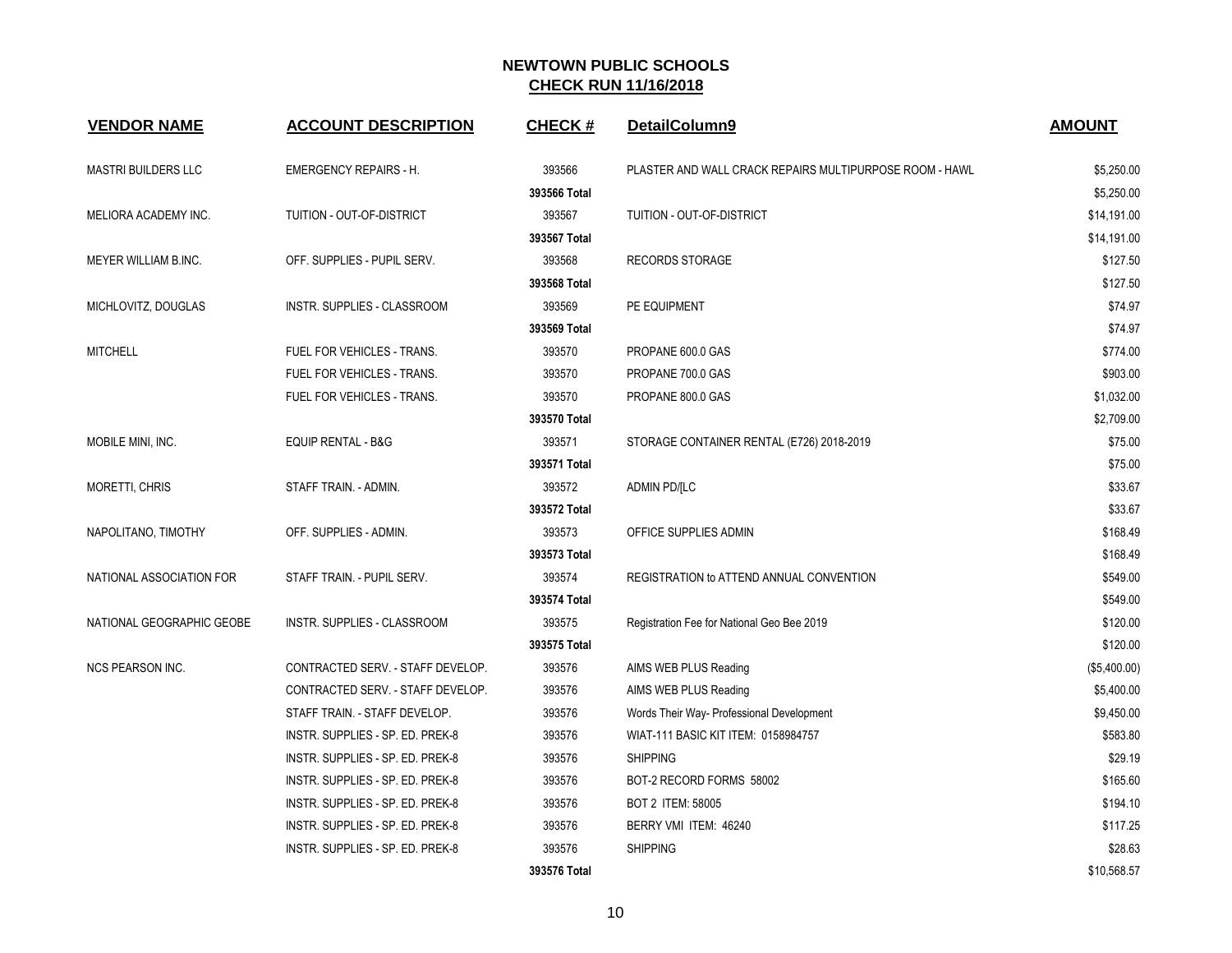| <b>VENDOR NAME</b>    | <b>ACCOUNT DESCRIPTION</b>       | <b>CHECK#</b> | DetailColumn9                                              | <b>AMOUNT</b> |
|-----------------------|----------------------------------|---------------|------------------------------------------------------------|---------------|
| NEWTOWN FOOD SERVICES | MEDICAL SUPPLIES - H.S.          | 393577        | <b>SALTINE CRACKERS</b>                                    | \$16.50       |
|                       | INSTR. SUPPLIES - CLASSROOM      | 393577        | PRINCIPAL S BREAKFAST MEETINGS                             | \$89.25       |
|                       |                                  | 393577 Total  |                                                            | \$105.75      |
| NEWTOWN GRAPHICS      | OTHER SUPPLIES - STAFF DEVELOP.  | 393578        | Professional Development/November 6th Supplies Invoice #17 | \$3,787.50    |
|                       | OTHER SUPPLIES - STAFF DEVELOP.  | 393578        | Professional Development/November 6th Supplies Invoice #17 | \$1,125.00    |
|                       | OTHER SUPPLIES - STAFF DEVELOP.  | 393578        | Professional Development/November 6th Supplies Invoice #17 | \$815.00      |
|                       |                                  | 393578 Total  |                                                            | \$5,727.50    |
| NEWTOWN HARDWARE      | <b>B&amp;G SUPPLIES - MAINT.</b> | 393579        | MAINT SUPPLIES 2018-2019                                   | \$15.28       |
|                       | <b>B&amp;G SUPPLIES - MAINT.</b> | 393579        | MAINT SUPPLIES 2018-2019                                   | \$19.79       |
|                       | <b>B&amp;G SUPPLIES - MAINT.</b> | 393579        | MAINT SUPPLIES 2018-2019                                   | \$29.69       |
|                       | <b>B&amp;G SUPPLIES - MAINT.</b> | 393579        | MAINT SUPPLIES 2018-2019                                   | \$35.07       |
|                       | <b>B&amp;G SUPPLIES - MAINT.</b> | 393579        | MAINT SUPPLIES 2018-2019                                   | \$91.76       |
|                       | <b>B&amp;G SUPPLIES - MAINT.</b> | 393579        | MAINT SUPPLIES 2018-2019                                   | \$35.13       |
|                       | <b>B&amp;G SUPPLIES - MAINT.</b> | 393579        | MAINT SUPPLIES 2018-2019                                   | \$4.49        |
|                       | <b>B&amp;G SUPPLIES - MAINT.</b> | 393579        | MAINT SUPPLIES 2018-2019                                   | \$26.51       |
|                       | <b>B&amp;G SUPPLIES - MAINT.</b> | 393579        | MAINT SUPPLIES 2018-2019                                   | \$74.72       |
|                       | <b>B&amp;G SUPPLIES - MAINT.</b> | 393579        | MAINT SUPPLIES 2018-2019                                   | \$16.19       |
|                       | <b>B&amp;G SUPPLIES - MAINT.</b> | 393579        | MAINT SUPPLIES 2018-2019                                   | \$3.40        |
|                       | <b>B&amp;G SUPPLIES - MAINT.</b> | 393579        | MAINT SUPPLIES 2018-2019                                   | \$96.58       |
|                       | <b>B&amp;G SUPPLIES - MAINT.</b> | 393579        | MAINT SUPPLIES 2018-2019                                   | \$0.80        |
|                       | <b>B&amp;G SUPPLIES - MAINT.</b> | 393579        | MAINT SUPPLIES 2018-2019                                   | \$39.13       |
|                       | <b>B&amp;G SUPPLIES - MAINT.</b> | 393579        | MAINT SUPPLIES 2018-2019                                   | \$55.31       |
|                       | <b>B&amp;G SUPPLIES - MAINT.</b> | 393579        | MAINT SUPPLIES 2018-2019                                   | \$19.14       |
|                       | <b>B&amp;G SUPPLIES - MAINT.</b> | 393579        | MAINT SUPPLIES 2018-2019                                   | \$86.25       |
|                       | <b>B&amp;G SUPPLIES - MAINT.</b> | 393579        | MAINT SUPPLIES 2018-2019                                   | \$134.32      |
|                       | <b>B&amp;G SUPPLIES - MAINT.</b> | 393579        | MAINT SUPPLIES 2018-2019                                   | \$21.84       |
|                       | <b>B&amp;G SUPPLIES - MAINT.</b> | 393579        | MAINT SUPPLIES 2018-2019                                   | \$44.99       |
|                       | <b>B&amp;G SUPPLIES - MAINT.</b> | 393579        | MAINT SUPPLIES 2018-2019                                   | \$80.33       |
|                       | <b>B&amp;G SUPPLIES - MAINT.</b> | 393579        | MAINT SUPPLIES 2018-2019                                   | \$12.22       |
|                       | <b>B&amp;G SUPPLIES - MAINT.</b> | 393579        | MAINT SUPPLIES 2018-2019                                   | \$87.07       |
|                       | <b>B&amp;G SUPPLIES - MAINT.</b> | 393579        | MAINT SUPPLIES 2018-2019                                   | \$8.08        |
|                       | <b>B&amp;G SUPPLIES - MAINT.</b> | 393579        | MAINT SUPPLIES 2018-2019                                   | \$58.46       |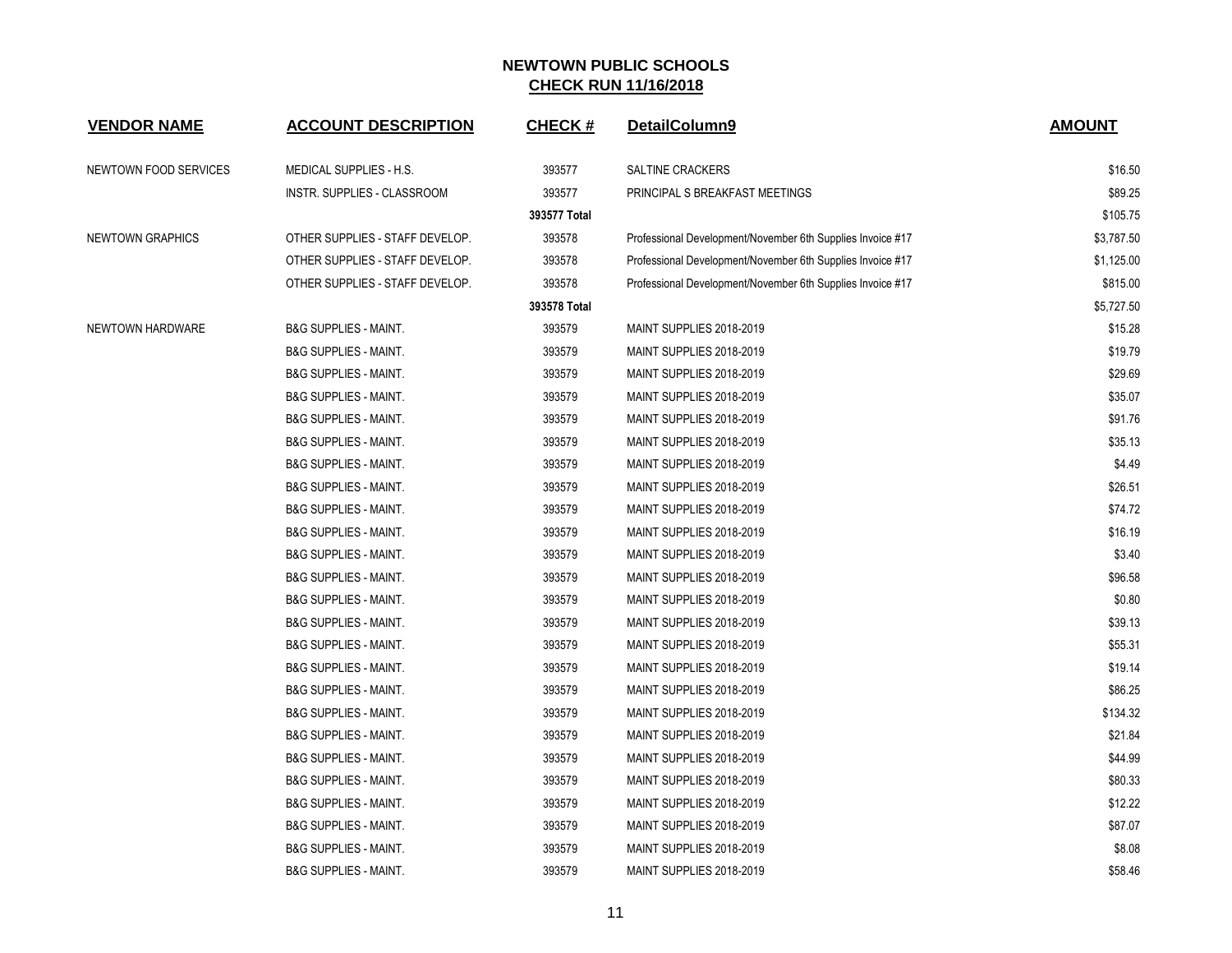| <b>VENDOR NAME</b>       | <b>ACCOUNT DESCRIPTION</b>           | <b>CHECK#</b> | DetailColumn9                                       | <b>AMOUNT</b> |
|--------------------------|--------------------------------------|---------------|-----------------------------------------------------|---------------|
| NEWTOWN HARDWARE         | <b>B&amp;G SUPPLIES - MAINT.</b>     | 393579        | MAINT SUPPLIES 2018-2019                            | \$62.61       |
|                          | <b>B&amp;G SUPPLIES - MAINT.</b>     | 393579        | MAINT SUPPLIES 2018-2019                            | \$12.73       |
|                          | <b>B&amp;G SUPPLIES - MAINT.</b>     | 393579        | MAINT SUPPLIES 2018-2019                            | \$32.51       |
|                          | <b>B&amp;G SUPPLIES - MAINT.</b>     | 393579        | MAINT SUPPLIES 2018-2019                            | \$59.15       |
|                          | <b>B&amp;G SUPPLIES - MAINT.</b>     | 393579        | MAINT SUPPLIES 2018-2019                            | \$45.88       |
|                          | <b>B&amp;G SUPPLIES - MAINT.</b>     | 393579        | MAINT SUPPLIES 2018-2019                            | \$14.47       |
|                          | <b>B&amp;G SUPPLIES - MAINT.</b>     | 393579        | MAINT SUPPLIES 2018-2019                            | \$7.26        |
|                          |                                      | 393579 Total  |                                                     | \$1,331.16    |
| NEWTOWN YOUTH AND FAMILY | <b>PROF. SERV. - SUBSTANCE ABUSE</b> | 393580        | PROF. SERV. - SUBSTANCE ABUSE                       | \$10,484.14   |
|                          |                                      | 393580 Total  |                                                     | \$10,484.14   |
| <b>ON-SITE SHREDDING</b> | CONTRACTED SERV. - BUS. SERV.        | 393581        | SHREDDING SERV 2018/19                              | \$50.00       |
|                          | CONTRACTED SERV. - CLASSRM           | 393581        | SHREDDING SERV 2018/19                              | \$35.00       |
|                          | OFF. SUPPLIES - ADMIN.               | 393581        | SHREDDING SERV 2018/19                              | \$25.00       |
|                          | OFF. SUPPLIES - ADMIN.               | 393581        | SHREDDING SERV 2018/19                              | \$30.00       |
|                          | <b>INSTR. SUPPLIES - CLASSROOM</b>   | 393581        | SHREDDING SERV 2018/19                              | \$30.00       |
|                          | INSTR. SUPPLIES - CLASSROOM          | 393581        | SHREDDING SERV 2018/19                              | \$25.00       |
|                          |                                      | 393581 Total  |                                                     | \$195.00      |
| ONORATO, HEATHER A.      | THERAPISTS - OT/PT                   | 393582        | PT SERVICES TO COVER MATERNITY LEAVE                | \$1,702.40    |
|                          |                                      | 393582 Total  |                                                     | \$1,702.40    |
| PASCO SCIENTIFIC         | <b>INSTR. SUPPLIES - SCIENCE</b>     | 393583        | PS-3202 WITRELESS FORCE ACCEL SENSOR FOR PLTW CLASS | \$99.00       |
|                          | INSTR. SUPPLIES - SCIENCE            | 393583        | <b>SHIPPING</b>                                     | \$18.00       |
|                          |                                      | 393583 Total  |                                                     | \$117.00      |
| PERUGINI, DONNA          | EQUIPMENT - CLASSROOM                | 393584        | <b>TRAVEL</b>                                       | \$14.72       |
|                          |                                      | 393584 Total  |                                                     | \$14.72       |
| PETTY CASH - C/O         | CONTRACTED SERV. - SUPER.            | 393585        | PETTY CASH                                          | \$205.18      |
| PETTY CASH - C/O         | OFF. SUPPLIES - SUPER.               | 393585        | PETTY CASH                                          | \$15.02       |
|                          | OFF./MEETING SUPPLIES - B.O.E.       | 393585        | PETTY CASH                                          | \$10.78       |
|                          | POSTAGE - BUS, SERV.                 | 393585        | PETTY CASH                                          | \$6.70        |
|                          | STAFF TRAVEL - BUS. SERV.            | 393585        | PETTY CASH                                          | \$14.00       |
|                          |                                      | 393585 Total  |                                                     | \$251.68      |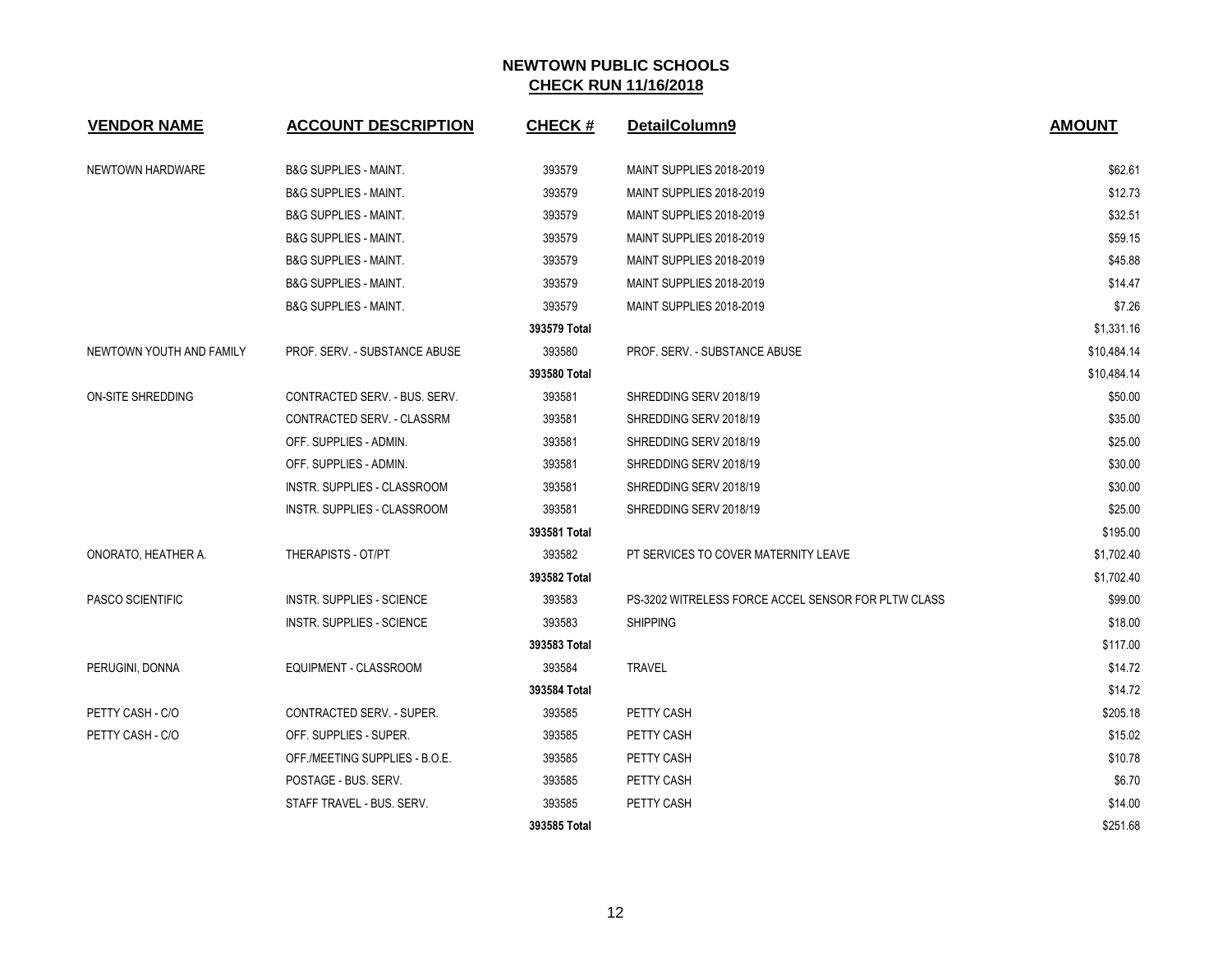| <b>VENDOR NAME</b>               | <b>ACCOUNT DESCRIPTION</b>       | <b>CHECK#</b> | DetailColumn9                                                                    | <b>AMOUNT</b> |
|----------------------------------|----------------------------------|---------------|----------------------------------------------------------------------------------|---------------|
| PETTY CASH - HAW                 | STAFF TRAIN. - ADMIN.            | 393586        | PETTY CASH                                                                       | \$16.18       |
|                                  | REPAIRS - ADMIN.                 | 393586        | PETTY CASH                                                                       | \$20.28       |
|                                  | POSTAGE - ADMIN.                 | 393586        | PETTY CASH                                                                       | \$10.99       |
|                                  | OFF. SUPPLIES - ADMIN.           | 393586        | PETTY CASH                                                                       | \$7.25        |
|                                  | <b>ACTIVITIES SALARIES</b>       | 393586        | PETTY CASH                                                                       | \$27.93       |
|                                  | INSTR. SUPPLIES - CLASSROOM      | 393586        | PETTY CASH                                                                       | \$12.99       |
|                                  |                                  | 393586 Total  |                                                                                  | \$95.62       |
| PETTY CASH - M/S                 | OFF. SUPPLIES - ADMIN.           | 393587        | PETTY CASH                                                                       | \$207.03      |
|                                  | <b>INSTR. SUPPLIES - SCIENCE</b> | 393587        | PETTY CASH                                                                       | \$21.04       |
|                                  | INSTR. SUPPLIES - GUIDANCE       | 393587        | PETTY CASH                                                                       | \$14.99       |
|                                  |                                  | 393587 Total  |                                                                                  | \$243.06      |
| PETTY CASH - SPEC ED M/S         | INSTR. SUPPLIES - TRANSITION     | 393588        | PETTY CASH                                                                       | \$277.79      |
|                                  |                                  | 393588 Total  |                                                                                  | \$277.79      |
| PROJECT LEAD THE WAY             | <b>INSTR. SUPPLIES - MUSIC</b>   | 393589        | AEROSPACE ENGINEERING VEX KIT                                                    | \$940.00      |
|                                  |                                  | 393589 Total  |                                                                                  | \$940.00      |
| PSUG EVENTS LLC                  | STAFF TRAIN. - INFO. TECH.       | 393590        | PSU - Northeast event                                                            | \$399.00      |
|                                  | STAFF TRAIN. - INFO. TECH.       | 393590        | PSU - Northeast event                                                            | \$399.00      |
|                                  | STAFF TRAIN. - INFO. TECH.       | 393590        | PSU - Northeast event                                                            | \$399.00      |
|                                  |                                  | 393590 Total  |                                                                                  | \$1,197.00    |
| RAQUEL, SONIA L                  | STAFF TRAVEL - PUPIL SERV.       | 393591        | TRAVEL 08/22-09/28/2018                                                          | \$119.36      |
|                                  |                                  | 393591 Total  |                                                                                  | \$119.36      |
| REALLY GOOD STUFF INC.           | INSTR. SUPPLIES - CLASSROOM      | 393592        | Durable Book and binder holders                                                  | (\$95.98)     |
|                                  | INSTR. SUPPLIES - CLASSROOM      | 393592        | Durable Book and binder holders                                                  | \$95.98       |
|                                  | INSTR. SUPPLIES - CLASSROOM      | 393592        | Book holders/12pk/color red/160103RE                                             | \$71.98       |
|                                  | INSTR. SUPPLIES - CLASSROOM      | 393592        | Book holders/12 pk/ color black/ 160103BK                                        | \$143.96      |
|                                  |                                  | 393592 Total  |                                                                                  | \$215.94      |
| <b>RIVISTAS SUBSCRIPTION SER</b> | CONTRACTED SERV. - LIBRARY       | 393593        | Periodical Renewal List for American Girl, Ask, Boys Life, Cobblestone, Cricket, | \$263.37      |
|                                  |                                  | 393593 Total  |                                                                                  | \$263.37      |
| <b>PRIVATE</b>                   | TUITION - OUT-OF-DISTRICT        | 393594        | TUITION - OUT-OF-DISTRICT                                                        | \$598.00      |
|                                  | TUITION - OUT-OF-DISTRICT        | 393594        | TUITION - OUT-OF-DISTRICT                                                        | \$640.25      |
|                                  |                                  | 393594 Total  |                                                                                  | \$1,238.25    |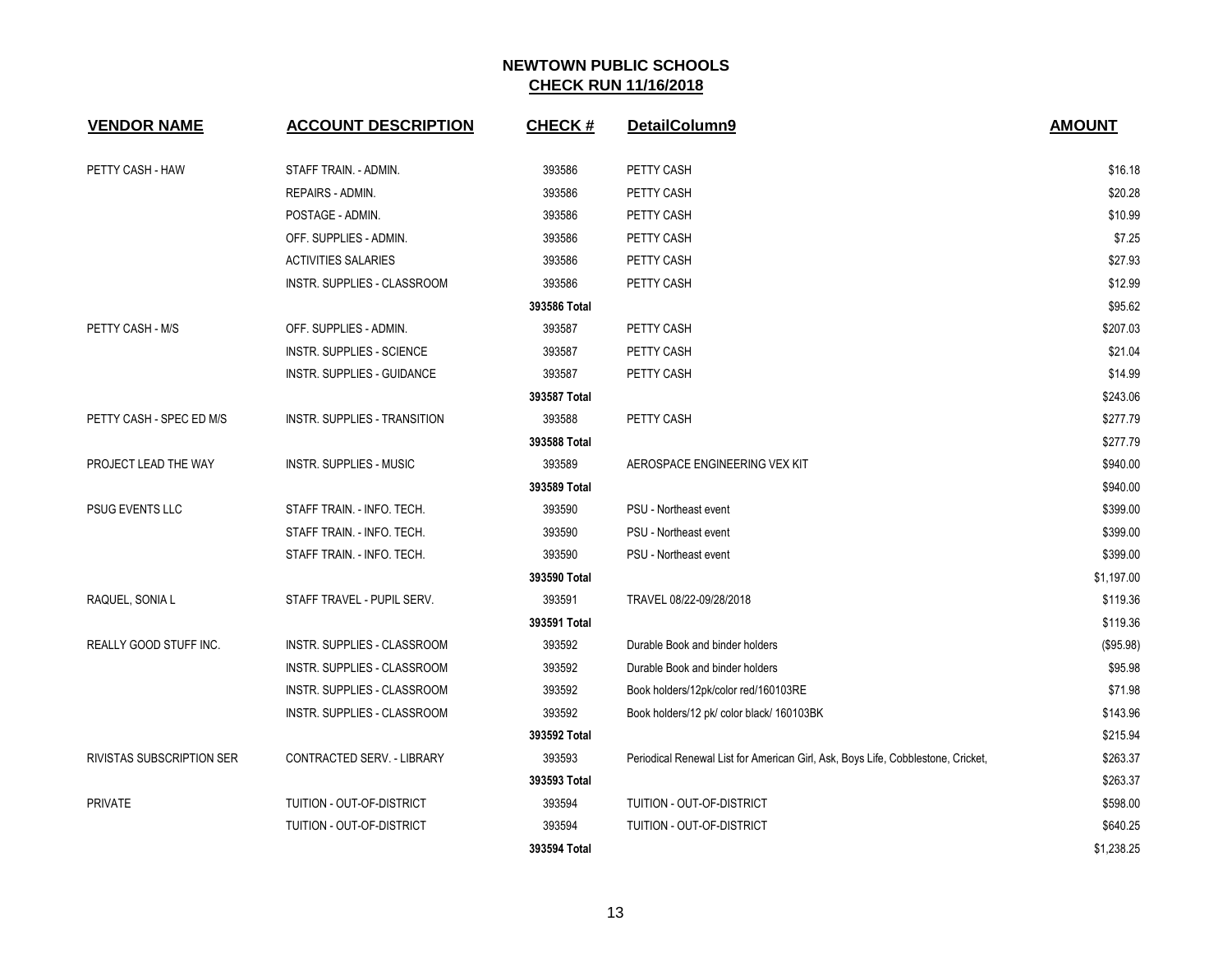| <b>VENDOR NAME</b>                                | <b>ACCOUNT DESCRIPTION</b>         | <b>CHECK#</b> | DetailColumn9                                          | <b>AMOUNT</b> |
|---------------------------------------------------|------------------------------------|---------------|--------------------------------------------------------|---------------|
| <b>SCHOOL SPECIALTY</b><br>OFF. SUPPLIES - ADMIN. | <b>INSTR. SUPPLIES - CLASSROOM</b> | 393595        | Whiteboard & Bulletin Board for Room 140 - no shipping | \$286.12      |
|                                                   |                                    | 393595        | For office supplies as needed.                         | \$38.20       |
|                                                   |                                    | 393595 Total  |                                                        | \$324.32      |
| SOLTERRA ACADEMY                                  | TUITION - OUT-OF-DISTRICT          | 393596        | TUITION - OUT-OF-DISTRICT                              | \$7,732.00    |
|                                                   | TUITION - OUT-OF-DISTRICT          | 393596        | TUITION - OUT-OF-DISTRICT                              | \$3,600.00    |
|                                                   | TUITION - OUT-OF-DISTRICT          | 393596        | TUITION - OUT-OF-DISTRICT                              | \$7,732.00    |
|                                                   | TUITION - OUT-OF-DISTRICT          | 393596        | TUITION - OUT-OF-DISTRICT                              | \$3,600.00    |
|                                                   | TUITION - OUT-OF-DISTRICT          | 393596        | TUITION - OUT-OF-DISTRICT                              | \$7,810.00    |
|                                                   | TUITION - OUT-OF-DISTRICT          | 393596        | TUITION - OUT-OF-DISTRICT                              | \$3,660.80    |
|                                                   | TUITION - OUT-OF-DISTRICT          | 393596        | TUITION - OUT-OF-DISTRICT                              | \$7,810.00    |
|                                                   | TUITION - OUT-OF-DISTRICT          | 393596        | TUITION - OUT-OF-DISTRICT                              | \$3,660.80    |
|                                                   |                                    | 393596 Total  |                                                        | \$45,605.60   |
| SPEECH PATHOLOGY GROUP                            | CONTRACTED SERV. - SP/HEAR.        | 393597        | CONTRACTED SERV. - SP/HEAR.                            | \$3,022.50    |
|                                                   |                                    | 393597 Total  |                                                        | \$3,022.50    |
| STADIUM SYSTEM, INC.                              | <b>REPAIRS - SPORTS</b>            | 393598        | Recondition Hockey Apparel                             | \$1,044.00    |
|                                                   | <b>REPAIRS - SPORTS</b>            | 393598        | Recondition Hockey Apparel                             | \$667.55      |
|                                                   | <b>REPAIRS - SPORTS</b>            | 393598        | Recondition Hockey Apparel                             | \$49.15       |
|                                                   | <b>REPAIRS - SPORTS</b>            | 393598        | Recondition Hockey Apparel                             | \$374.20      |
|                                                   | <b>REPAIRS - SPORTS</b>            | 393598        | Recondition Hockey Apparel                             | \$405.00      |
|                                                   |                                    | 393598 Total  |                                                        | \$2,539.90    |
| STEPNEY HARDWARE INC.                             | <b>B&amp;G SUPPLIES - MAINT.</b>   | 393599        | FOR MAINT SUPPLIES 2018-2019                           | \$11.94       |
|                                                   | <b>B&amp;G SUPPLIES - MAINT.</b>   | 393599        | FOR MAINT SUPPLIES 2018-2019                           | \$12.98       |
|                                                   |                                    | 393599 Total  |                                                        | \$24.92       |
| TESTA REFRIGERATION, LLC                          | <b>REPAIRS - CAFETERIA</b>         | 393600        | <b>REPAIR TRAULSEN FREEZER</b>                         | \$150.00      |
|                                                   | REPAIRS - CAFETERIA                | 393600        | <b>REPAIR STAND UP REFRIGERATOR</b>                    | \$120.00      |
|                                                   | REPAIRS - CAFETERIA                | 393600        | <b>REPAIR SALAD CASE</b>                               | \$100.00      |
|                                                   |                                    | 393600 Total  |                                                        | \$370.00      |
| TOM'S SERVICE LLC                                 | <b>REPAIRS - CAFETERIA</b>         | 393601        | <b>REPAIR C-OVEN</b>                                   | \$80.00       |
|                                                   | <b>REPAIRS - CAFETERIA</b>         | 393601        | <b>REPAIR WARMER</b>                                   | \$80.00       |
|                                                   |                                    | 393601 Total  |                                                        | \$160.00      |
| <b>TORRCO</b>                                     | <b>B&amp;G SUPPLIES - MAINT.</b>   | 393602        | YOUTH TOILET                                           | \$130.21      |
|                                                   |                                    | 393602 Total  |                                                        | \$130.21      |